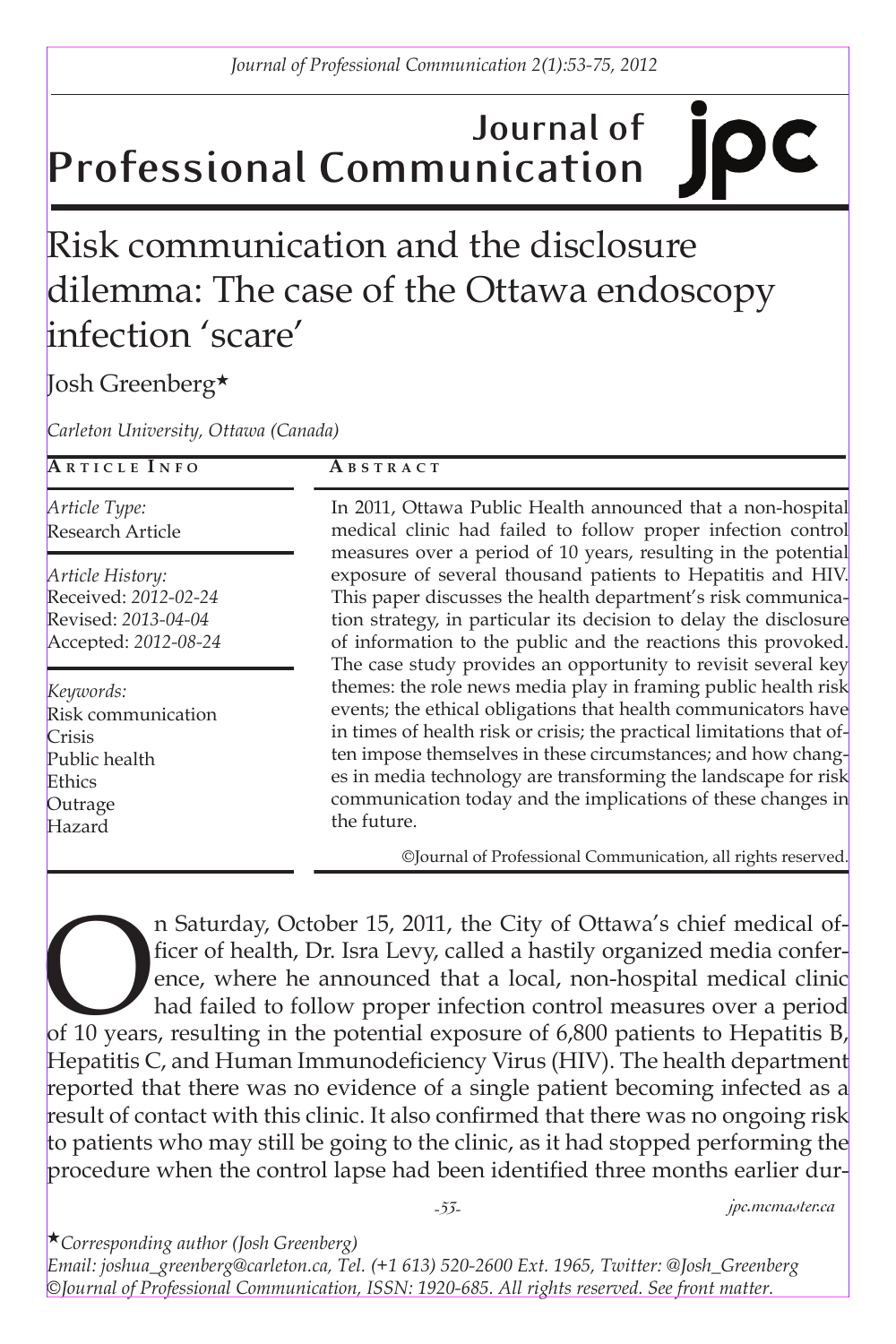ing an inspection by the Ontario College of Physicians and Surgeons (OCPS). Citing estimates by infectious disease experts, Dr. Levy stated that the likelihood of infection as a result of exposure was "very low." The risk of contracting Hepatitis B was 1:1 million; there was a 1:50 million chance of contracting Hepatitis C; and a 1:3 billion chance of contracting HIV.

Despite these low levels of risk, the health department announced that all potentially exposed patients would be receiving letters informing them of what had occurred and recommending they follow-up with their physicians to see whether it was appropriate for them to be tested for infection. Dr. Levy concluded his prepared statement by explaining that he would not be providing further details about where the lapse had occurred, the nature of the procedure involved, or exactly who would be affected, until early the following week. He appealed to the media and public for patience and understanding, indicating that to respect patient privacy, those individuals who may be at risk of exposure should be given the opportunity to receive notification directly about what had occurred without having to read about it in the news, during a weekend when they would be unable to do anything significant about it.

As might be expected, the decision to communicate only part of the story led to a strong and immediate backlash. Journalists covering the health department's media conference questioned the lack of full disclosure, and posted their concerns on Twitter and elsewhere online, where they were quickly reposted and shared by their followers and fans, including other reporters. A flurry of social media activity ensued, characterized by conjecture about what may have happened and criticism of the health department's communications. Rumours circulated about where the breach may have occurred, and online news reports published within the first 24 hours focused primarily on the health department's notification process, rather than the magnitude of the risk itself.

Normative approaches to risk communication would suggest that Ottawa's public health authority should have fully disclosed all the information it had about what happened. Authorities are advised to be open in their communication about risk information to the public. Early and complete disclosure is considered the most ethical and strategic course of action; officials must be transparent in disclosing information and not mislead the public, or be perceived to be misleading (Nilsen, 1974). Transparency is crucial to effective risk communication because it is the bedrock on which public trust is based. According to all major public health organizations, from the U.S. Centers for Disease Control and Prevention (CDC) to the World Health Organization (WHO) and Public Health Agency of Canada (PHAC), the benefits of transparency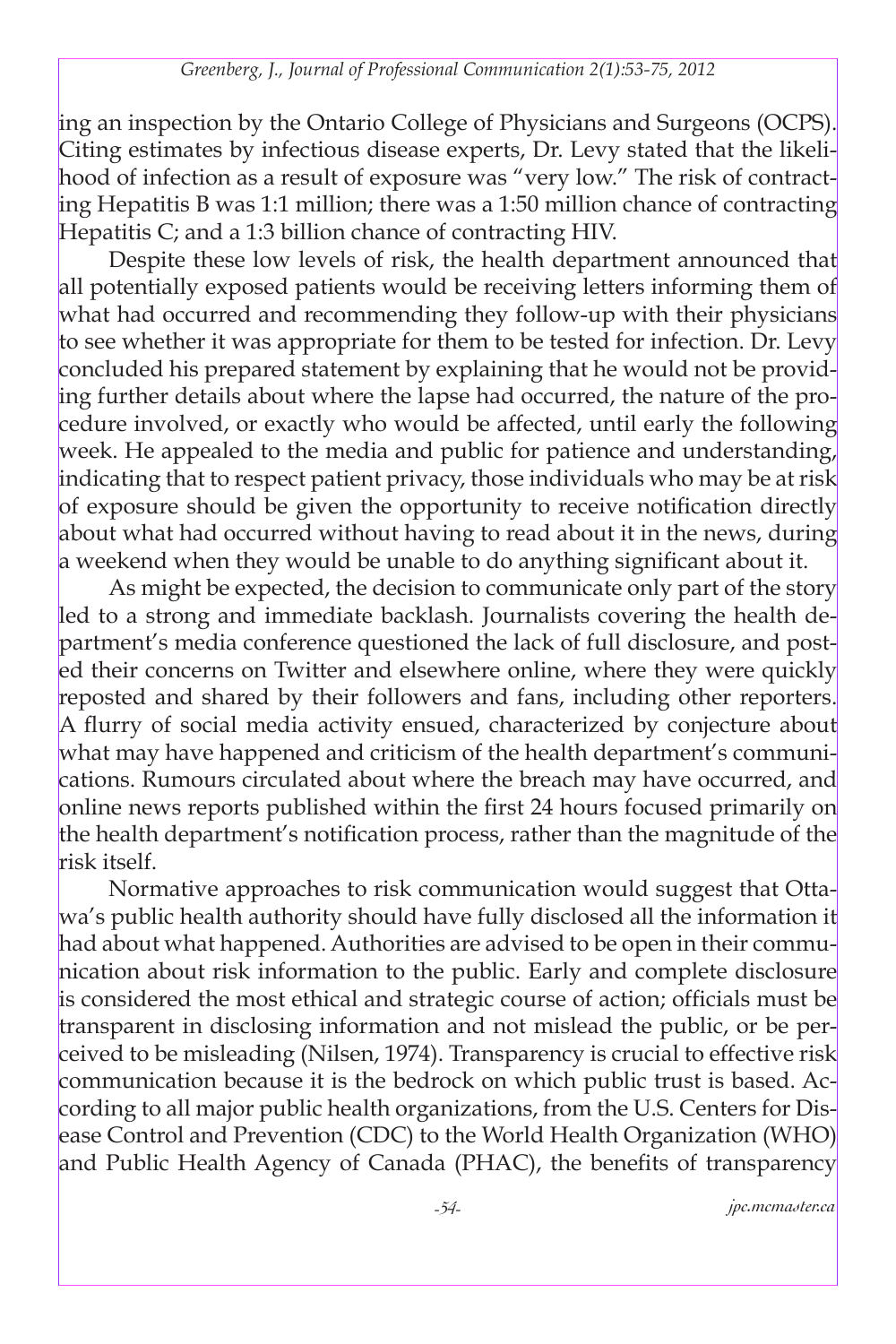Canada (PHAC), the benefits of transparency outweigh the risks, even when faced with uncertainty and the possibility of error. Risk communication theorists also highlight the importance of providing citizens with free, unfettered access to all available information, arguing that the ability to exercise rational thought is "seriously undermined when information is withheld" (Sellnow, Ulmer, Seeger, & Littlefield, 2009, p. 155).

Ottawa Public Health's decision to only partially release details of the infection breach in its first public statement was controversial. This paper discusses the health department's reasons for doing so, the risks of this strategy, and the reactions it provoked. The endoscopy scare is a valuable case study for several reasons: it provides an opportunity to examine the role news media play in framing public health risk events; it allows us to revisit the importance of normative theories of risk communication and to consider the benefits and limitations of their ethical underpinnings; and it affords us an opportunity to think about how changes in media technology are potentially transforming the landscape for risk communication today and in the future.

#### Risk communication and public health

Risks that kill people and the risks that upset them are rarely the same (Sandman, 2007). Sandman argues that risk communicators tend to face two dilemmas: first, figuring out how you get people more upset when their perception of risk is low but the dangers they face are significant. The H1N1 pandemic in 2009 is a good example – public health experts around the world mostly agreed that the scientifically determined level of risk was high. However, public apathy was higher, as many citizens failed to see the urgency of the pandemic and did not engage in the kinds of behaviours experts deemed necessary to reduce the risk of transmission, serious illness or death. This put public health departments in the difficult position of having to amplify concern that people would take protective action, without causing widespread anxiety or panic (see Greenberg and Fox, 2009). The second dilemma is the opposite: how do you calm the public when they have a high level of risk perception in a relatively low risk situation? Fear and anxiety about the danger of childhood vaccines, the presence of WiFi in schools, or the infection risks associated with the case discussed in this paper, would all fit this category.

Risk communication came of age during the 1970s and 80s in the context of public health debates relating to the risks associated with nuclear power and the siting controversies relating to nuclear waste disposal. Originally con-

*-55- jpc.mcmaster.ca*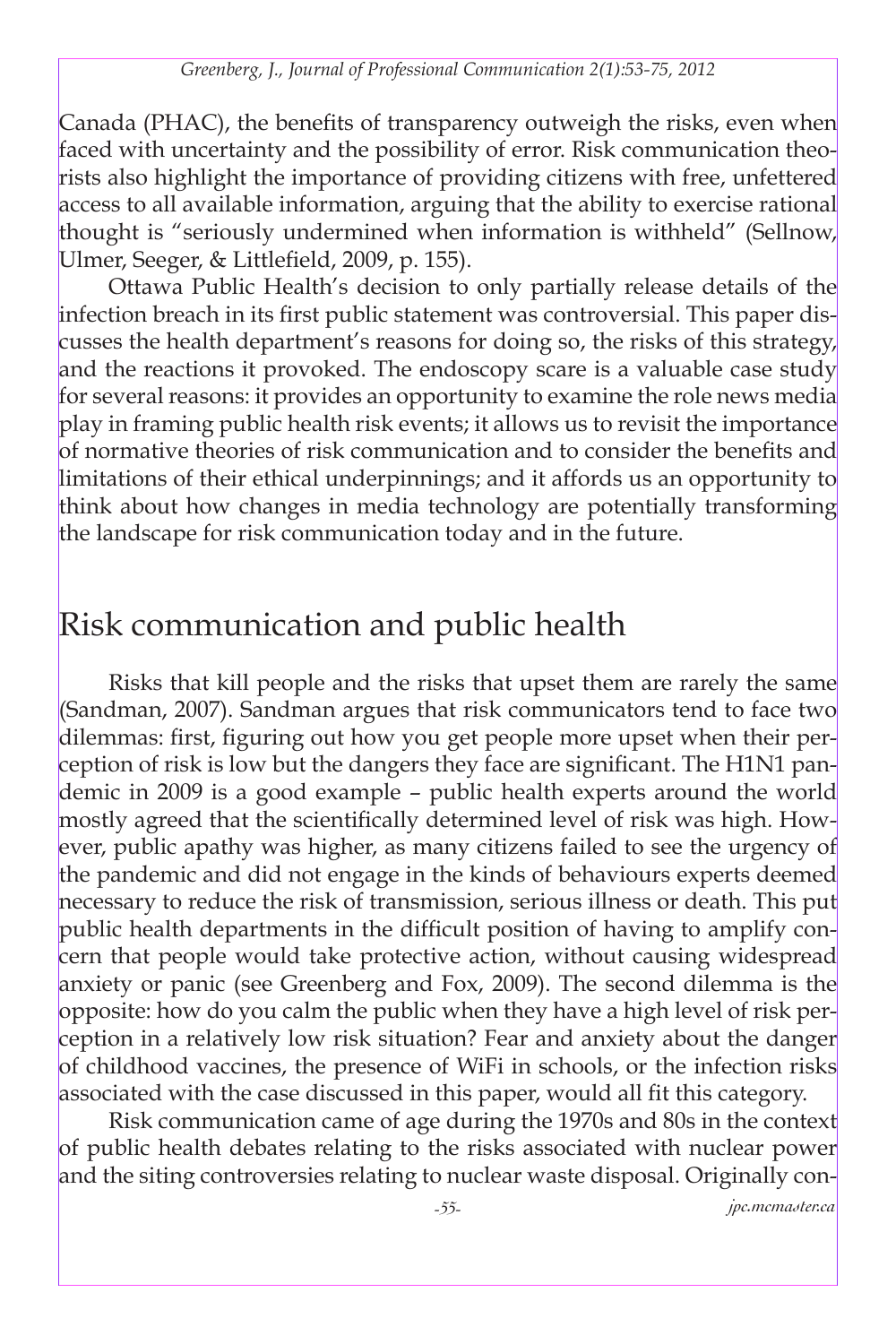ceived, risk communication" was defined as "the unilateral sending of a message to the public" and the message "emanated in scientific and government circles and was designed to persuade" the public to accept it as accurate, and to cause people to act on expert recommendations (Valenti and Wilkins, 1995,  $p. 178-79$ ). It was widely believed that if only people had accurate, scientific information from trusted sources, they would respond accordingly, aligning their actions with the advice of the authorities in charge.

Risk communication focuses on ensuring individuals and communities are aware of the possibility of undesirable events and how to prepare for, adapt or respond should those events occur. Risk communication is used in many contexts today. Medical practitioners seek to support people in making decisions about whether to undergo radiation or chemotherapy as treatment for cancer, or to outline the benefits and risks of participating in new drug trials. Public health authorities apply risk communication to explain why parents should vaccinate their children against seasonal influenza as well as communicable diseases like mumps, measles and rubella. Risk communication is also used to help people come to terms with the knowledge that an adverse event has already occurred, such as exposure to food products tainted with harmful or deadly bacterium. The current and increasingly heated debate over hydraulic fracturing (fracking) in parts of North America provides a fascinating laboratory for examining how risk communication can help rural landowners balance the benefits of healthy economic returns (e.g., jobs, land leasing agreements) against environmentally risky and potentially catastrophic consequences (e.g. release of poison in the groundwater or gas explosions). In its ideal form, risk communication is dialogical because it entails the open sharing of information and the acknowledgement of worries and concerns between authorities and the publics they serve (Ulmer, Sellnow & Seeger, 2007). In contrast with traditional, "technocratic risk communication", in which decision-making focuses on the assessments of experts, and where scientific facts trump public misperceptions of risk, "dialogic risk communication" acknowledges diverse opinions and perspectives and seeks to incorporate these into decision-making.<sup>1</sup> Ulmer, Sellnow and Seeger (2007) note how technocratic and dialogical approaches to risk communication are based on competing philosophical premises. In the former, "experts are called upon to make recommendations based on their sophisticated knowledge of the subject and situation" (Ulmer, Sellnow & Seeger, 2007, p. 160), whereas the latter

<sup>1</sup> This can be tricky. As cases like the Pertussis and MMR vaccine controversy illustrate, the opinions of people whose perspectives may be dangerous to public health can be difficult for public health communicators to accommodate, respect, and legitimize (e.g. Burgess, Burgess and Leask, 2006).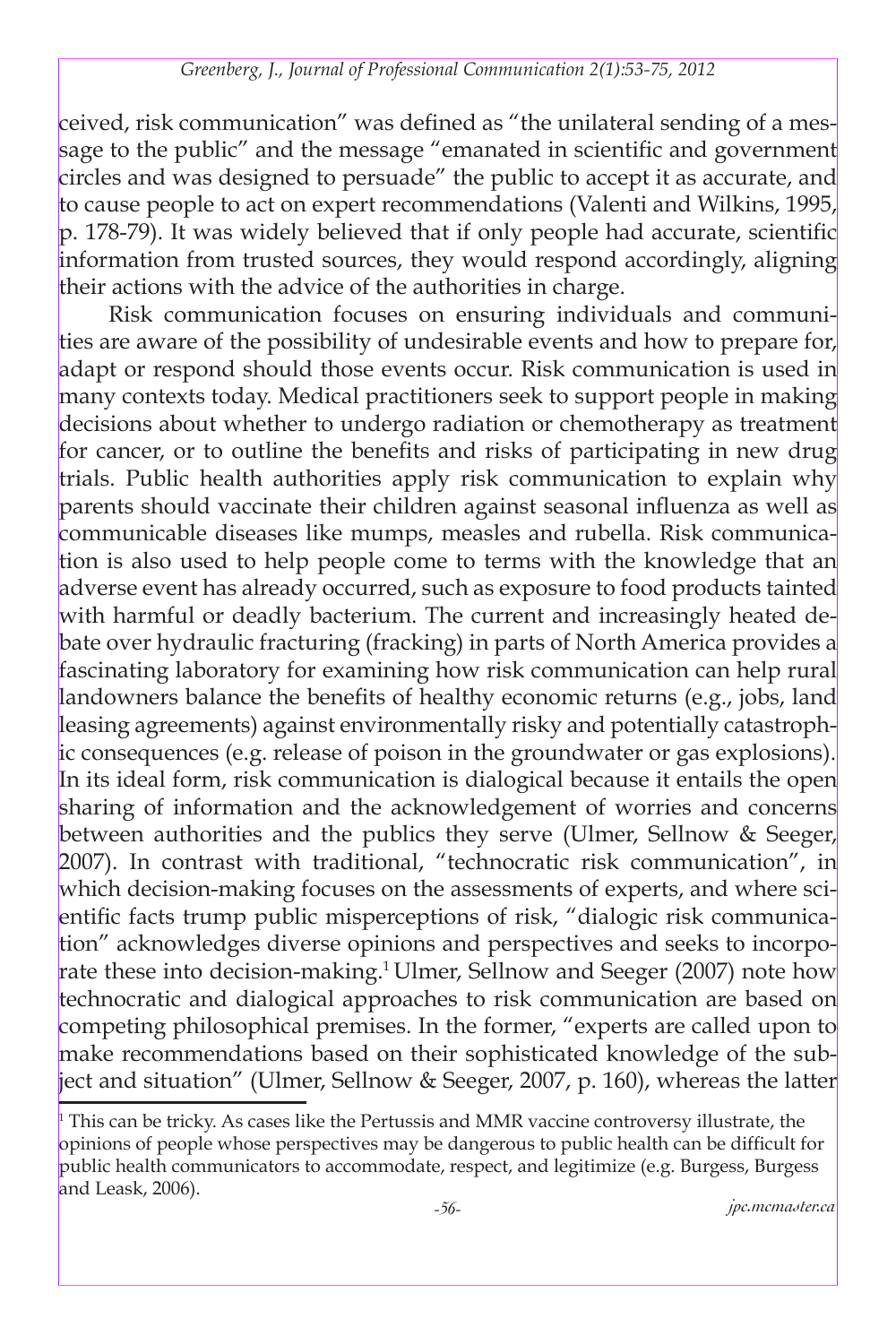seeks to provide all stakeholders with a say in decision-making. Dialogical approaches to risk communication are desirable from the perspective of empowering decision-making and contribute in the longer-term to building relations of trust and cooperation. Technocratic approaches are desirable from the perspective of efficiency because they are more nimble and require less administrative effort in soliciting public participation. In times of health crisis or emergency, the ability to act quickly can be critical for saving lives.

Risk communication efforts do not always succeed. They can fail when communicators are incapable of appreciating or understanding how and why people respond to risks in the ways they do. Reactions that are out of step with scientific assessments are often dismissed as irrational or inappropriately emotional, often leading to communication strategies that appear paternalistic in the way they try to 'set people straight'. Risk communication can also fail when decisions about what to communicate, to whom, and when are made only after a problem has arisen and once public opinion has begun to take shape about what occurred and who is to blame. Finally, risk communication can fail or fall short when broader institutional resources are not in place, such as adequate staffing and appropriate strategies to administer the process of patient and public notification.<sup>2</sup> Public health communication is thus not just about the exchange of words and images and the alignment of mutual goals and concerns. It is also a management issue that challenges institutional capacity.

#### Ottawa's endoscopy infection scare: Setting the context

Ottawa public health became aware of the breach in infection control in July 2011 following an inspection by the College of Physicians and Surgeons of Ontario, which revealed that infection prevention and sanitation protocols had not always been followed. Upon notification of the inspection by the Ontario Ministry of Health and Long Term Care, Ottawa's health department began its

<sup>2</sup> During the H1N1 pandemic in Canada, risk communication efforts in many jurisdictions succeeded in driving a short-term surge in public demand for vaccination. However, with inadequate resources to staff vaccination clinics, many people (including those with vulnerable health situations) were turned away or didn't follow through due to the inconvenience of having to wait for hours in the cold and rain, or come back to the clinic on another day (Greenberg and Fox, 2009).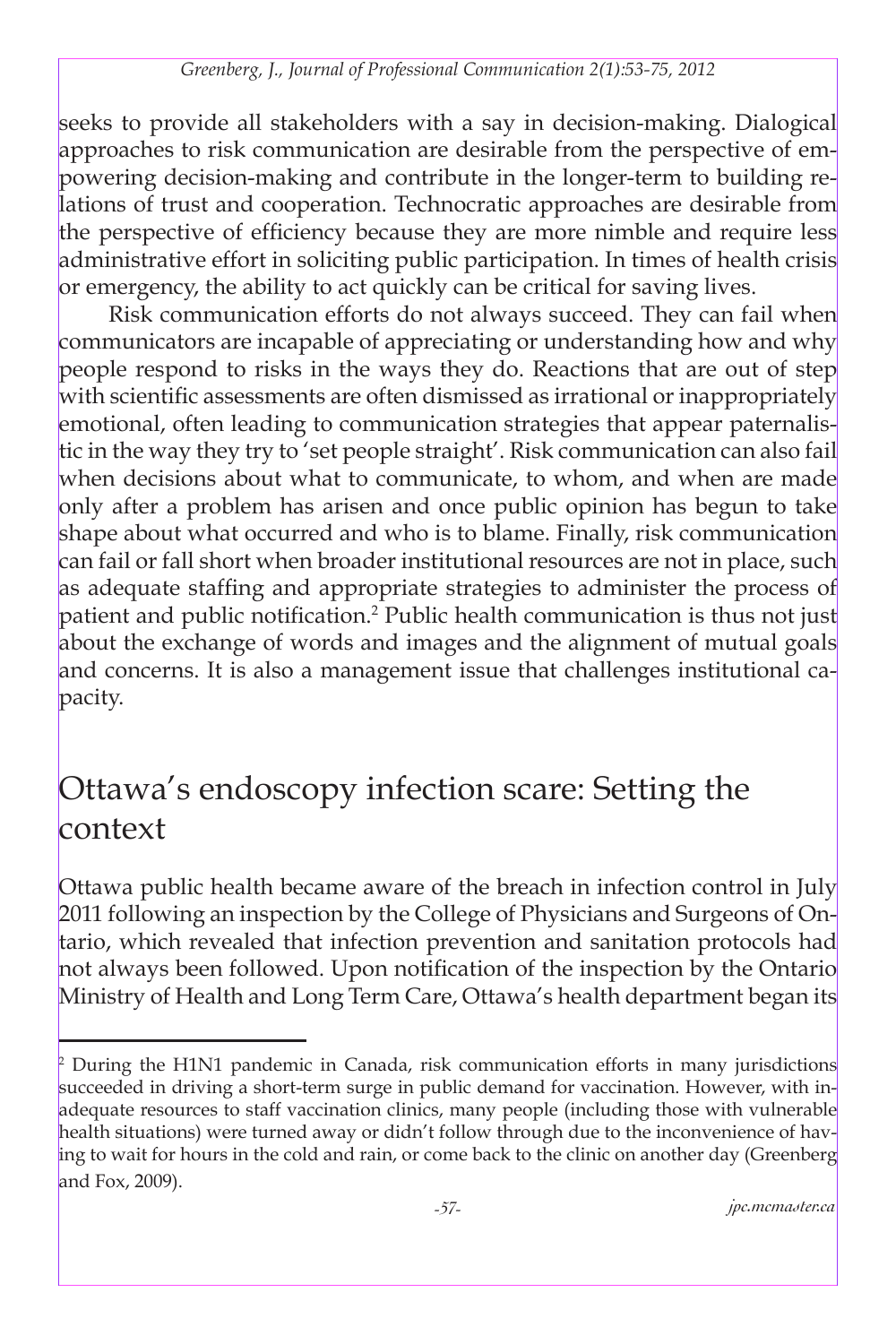own investigation to assess the risk to public health and identify all patients who might be affected. This involved a very lengthy process of tracing several thousand patient records over a period of 10 years. This volume of patient records, combined with the logistical challenges of identifying where patients may now be living and professional norms regarding protection of patient confidentiality, made the task of informing those affected extremely difficult.

The final list of patients who may have been exposed to infection was confirmed on Thursday, October 13. On Friday, October 14, the health department put its risk communication plan into effect. Its plan had several components:

1. Finalizing the preparation of registered letters that would be immediately sent to all potentially affected patients. This included coordinating with the physician at the centre of the case. It was intended that patients would receive their letters between October 17th and 18th.

2. Notifying local physicians, walk-in clinics and hospital emergency rooms, to ensure they would be able to address public demand for information and requests for blood testing. Ottawa Public Health anticipated that even though the numerical risk was very low, people would be afraid and they would want to know right away whether they had been infected.

3. Training as many as 50 public health nurses who would be redeployed from other units to staff a call response hotline. This meant a temporary disruption to Ottawa Public Health's in-school sexual health programs, its visits to new mothers and their babies, and other regular public health programming.

4. Preparing a media conference to coincide with the date when patients would receive their registered letters, at which time all information about what occurred would be made public.

The risk communication plan was developed over the course of the health department's three-month investigation. Given the potentially explosive nature of the event and the possibility of an information leak, only a small number of key individuals were involved in the investigation and risk communication planning process. They were instructed to maintain confidentiality about the investigation to ensure the health department would remain in control of the

*-58- jpc.mcmaster.ca*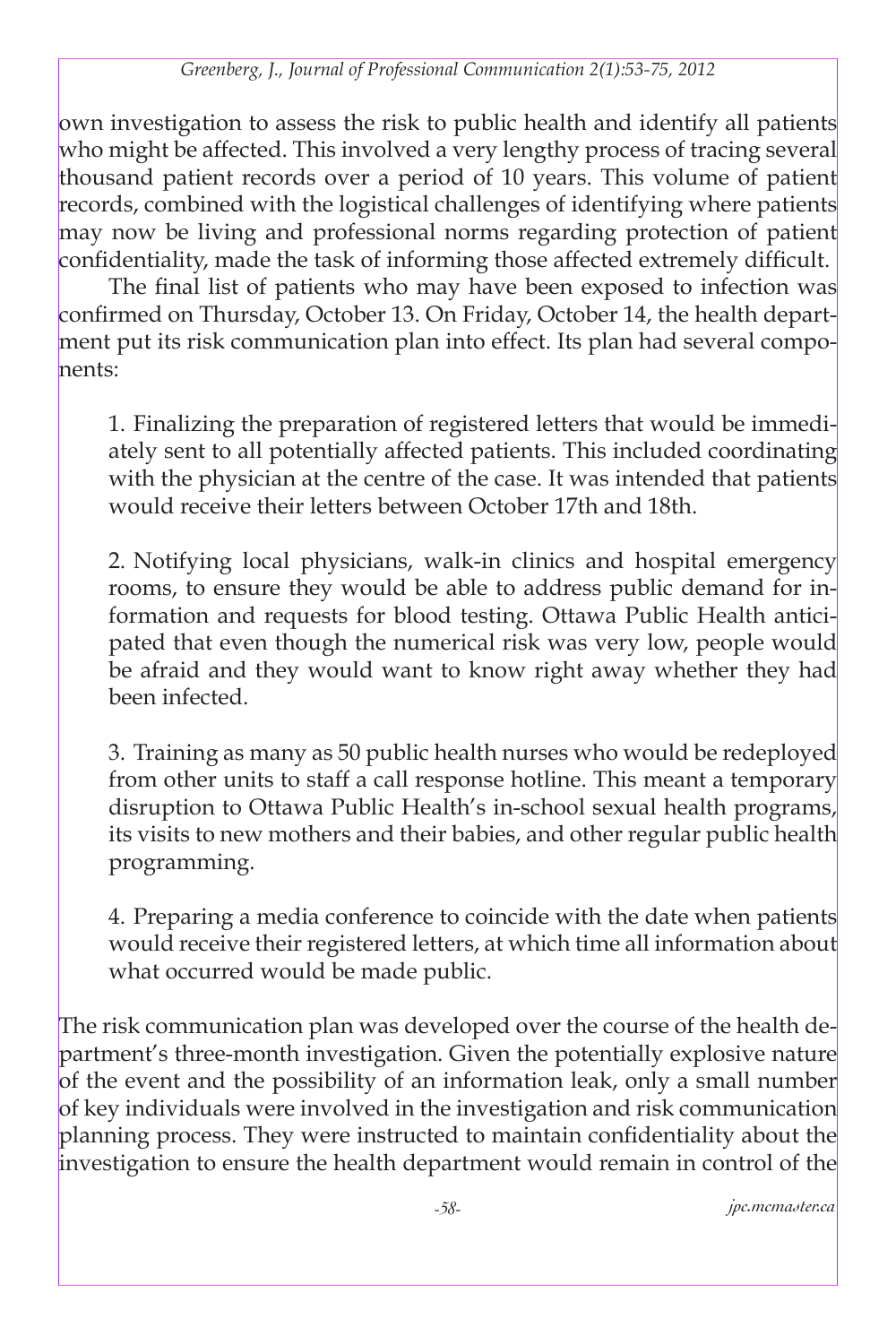situation and its communication to the public and media when the time was right.

On Tuesday, October 11th, Dr. Levy's office was contacted by *Ottawa Sun*  reporter Jon Willing, who indicated he had learned about the health department's investigation. Willing did not know the details about what occurred or who was involved, only that a public health risk had been identified and that it was potentially serious. Dr. Levy confirmed that his department was in the process of completing a "complex investigation," he stated that there was "no unusual illness" for the public to be concerned about, and he informed Willing that details about what had occurred would not be disclosed until the investigation had concluded. Willing published details of this interview to his *Sun & the City* blog the morning of Thursday, October 13 (Willing, 2011).

Within hours of Willing's post, Dr. Levy's office began to come under intense pressure by a national television news organization to reveal details of its investigation. Then, on the morning of Saturday, October 15, the same media outlet contacted the City of Ottawa's Department of Corporate Communications, indicating that it was preparing to break a story that afternoon citing several possible sources for the infection control lapse, including a flu vaccine clinic, tattoo parlour, dentist's office, and a facility providing abortion services, in addition to rumours about an "outbreak" of infectious disease. The news organization indicated that it would go to air with or without comment from Dr. Levy.

This placed the public health department in a difficult situation. The risk that a news report containing misinformation was real, it was not unprecedented, and it had the potential of creating more harm than good. Ultimately, OPH faced several options:

1. It could nothing and respond to the report and the fallout that would ensue after the fact. While the willful reporting of erroneous information would potentially damage the reputation of the news organization, Ottawa Public Health concluded that this would be unwise due to the resources that would be required to battle and correct this misinformation.

2. It could have implored the news organization to not run the story, confirming only that public health was not considered to be at imminent risk. While this might have worked, there is no guarantee that the news organization would not have aired the story anyway, with or without accurate information or comment.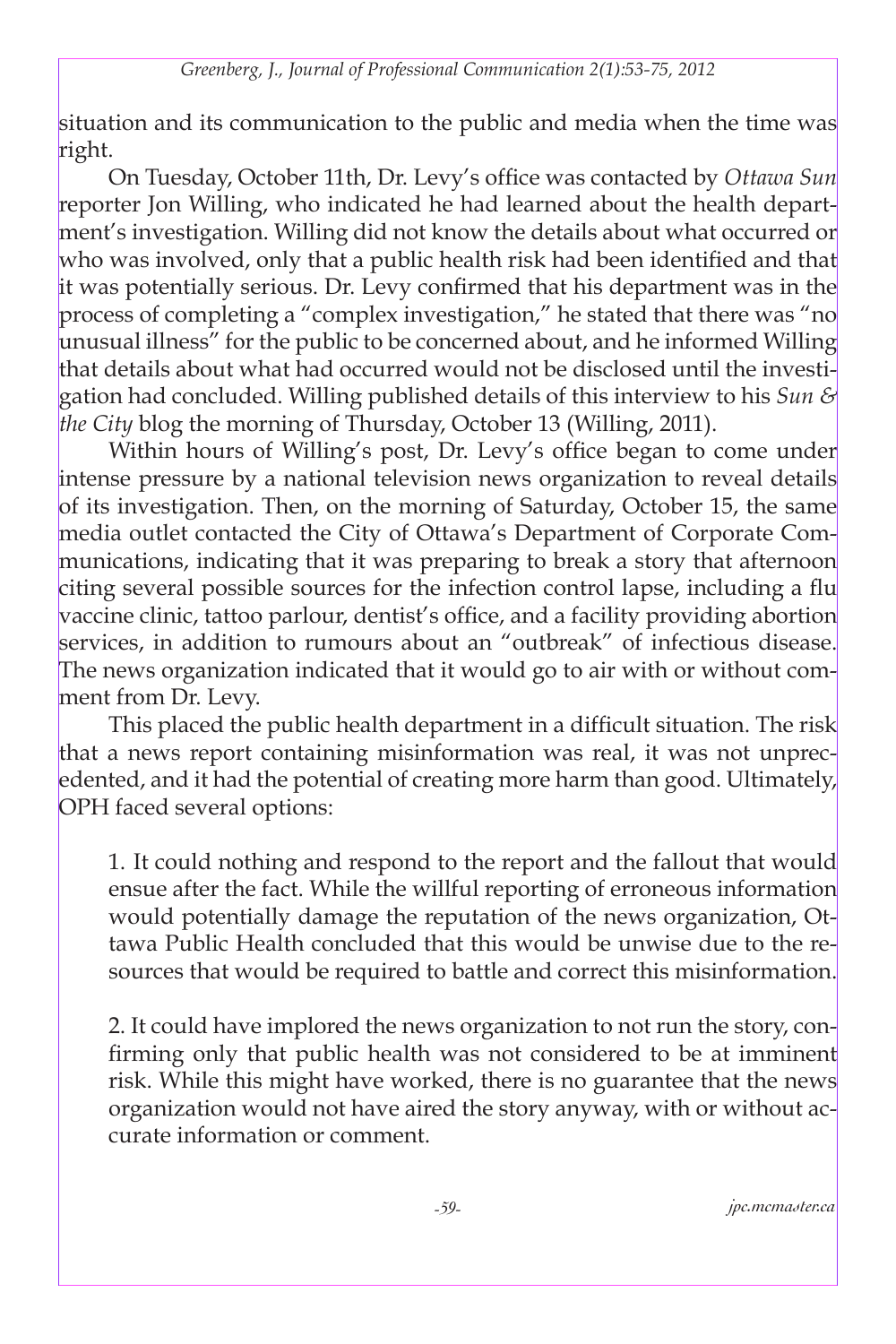3. It could provide full disclosure about the situation, including identifying the name and address of the clinic and physician, the types of procedures in question, and the numbers of patients who now faced a very remote risk of infection.

4. It could provide a partial disclosure of information to balance its obligations to the public interest against other factors, notably patient privacy, physician-patient confidentiality and the capacity of the local health system to absorb increased demand for information, testing or treatment. It would then follow up with a full disclosure of what transpired a few days later.

Ottawa Public Health opted for the course of partial and delayed disclosure. As noted above, it announced only very general information in its first media conference and delayed the release of fuller, more detailed information until a second media conference on Monday, October 17th, at which time all information was released: the name of the physician (Dr. Christiane Farazli); the address of the clinic (1080 Carling Avenue, Suite 606); and the type of procedure that was involved (endoscopy). While this approach was reasonable given the circumstances, it was also risky for two reasons: first, because it put the health department on a collision course with the media over competing institutional values. Where the health department values only pertinent information in the interest of protecting public health, journalists value full disclosure, immediacy, and thrive on controversy and outrage. Second, the decision to provide only partial information risked intensifying existing feelings of ambiguity and uncertainty by the public, where the main objective of risk communication is to reduce it.

#### This is an outrage! Media response to OPH risk communication

*A journalist without a nose for outrage would be severely occupationally disabled.* - Peter Sandman (2006)

Academic research on media coverage of public health scares helps frame part of the context for this event. News media, cinema, popular literature and other mass media are key institutional players in the framing of health risks

*-60- jpc.mcmaster.ca*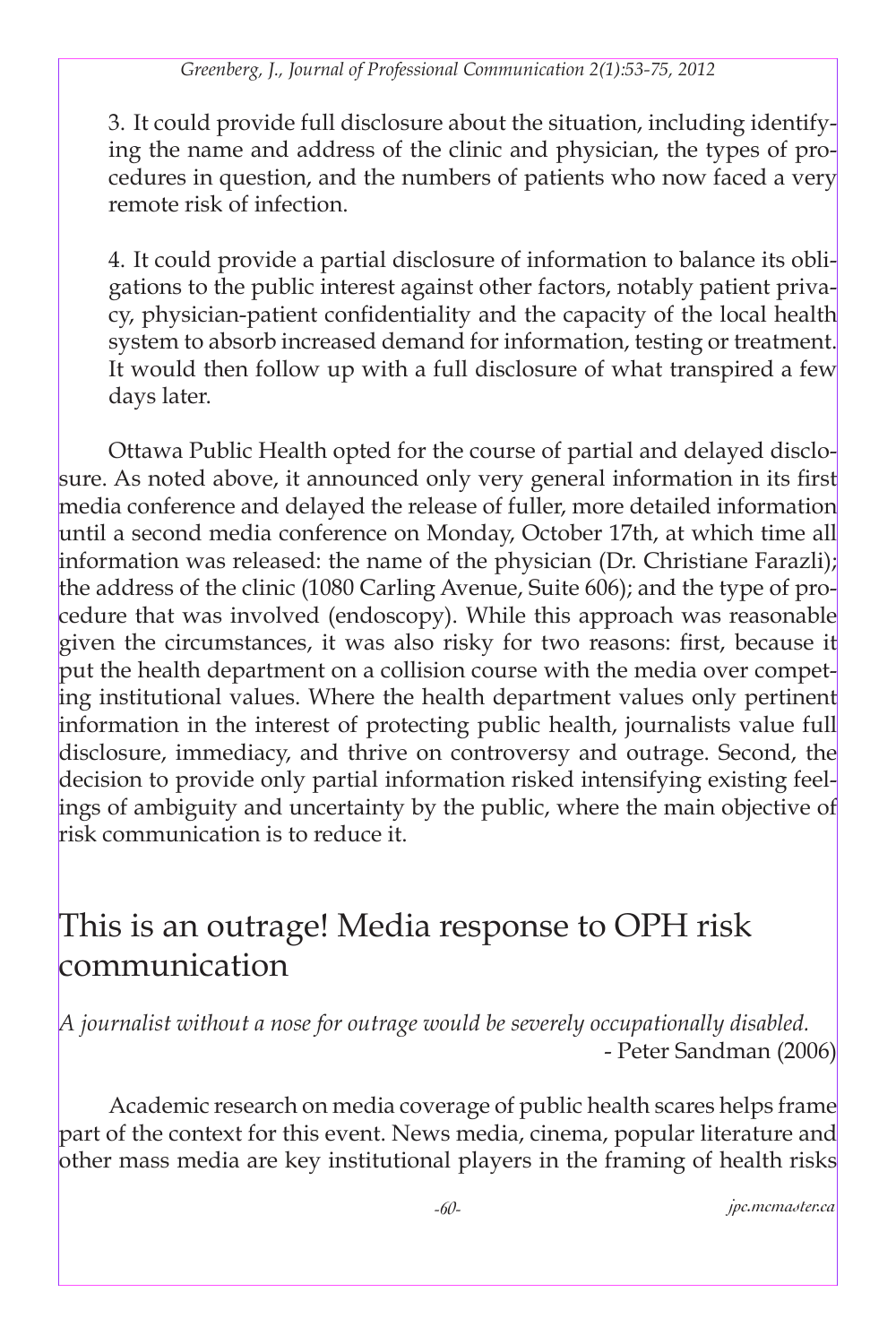the framing of health risks and risk events (Hart, 2000; Ostherr, 2005). Previous research shows that mass media, especially news, operate as a nodal point in a broader struggle among different and competing actors in the health sector: public health departments, medical professionals, drug companies, experts without medical credentials but other kinds of specialized knowledge, other government departments/agencies with claims on health-related issues and of course the public. We also know that because mass media are a storytelling, not a science-telling, institution, there is greater priority placed on the reproduction of moral outrage than with 'scientific' notions of calculable risk (Brown, Chapman and Lupton, 1996). This tells us, finally, that media are more than just a neutral field of representation and definitional struggle. They are also active players and influencers in the framing of public health issues and events. As Tulloch and Zinn argue, "the media possesses the power to challenge the dominant relations of definition in the production, identification and management of manufactured risks, but they are at the same time part of, and expression of, a power struggle of different societal actors" (2011, p. 7; see also Beck, 1995, p. 140).

News media played a central and active role in this case in two respects. First, in threatening to report a story using information that OPH considered to be factually inaccurate, one news organization accelerated the timeline for public disclosure; and second, in subsequently reporting and then judging the actions of the public health department.<sup>++</sup>

The media's response to the Health Department's partial disclosure was swift and negative. Ottawa Public Health, and Dr. Levy in particular, came under fire for its decision to disclose only part of the informa-tion about what happened in its first media conference. In a post to his blog published on October 17th, immediately following the health department's second news conference, *Ottawa Citizen* reporter David Reevely described the shift from partial to full disclosure as a "classic emergency communications error," and he mused about whether the public health unit might have been "sitting on something more shocking" (Reevely, 2011).<sup>3</sup>

The *Ottawa Sun* ran two stories the day after the first media conference. In a story headlined "Dirty Lab Scare" on October 16th, the *Sun* reported that, "thousands of Ottawa patients have been put at risk of hepatitis or  $HIV''$  (Cahute, 2011a). In a separate story, "Clinic Flooded With Infection Fears," it re-

<sup>&</sup>lt;sup>++</sup> *Editor's note:* At the request of the author, this paragraph has been changed to correct ambiguous language in the original. The article history section has been amended to reflect this.  $3.$  Reevely subsequently revised his position, stating in an update to his blog post later in the day that the health department's partial disclosure "makes a whole lot of sense when viewed from the inside".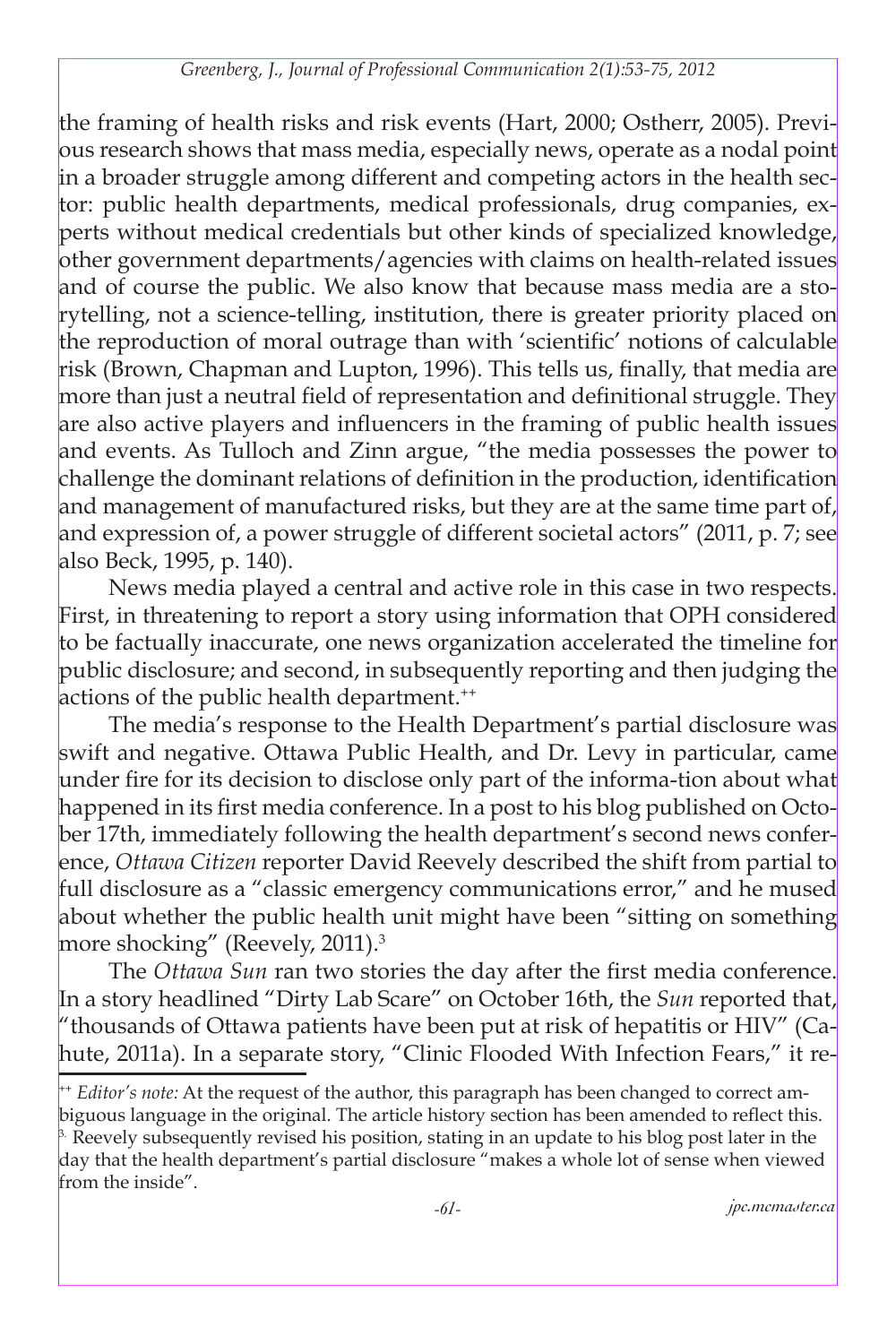ported the potentially fatal nature of Hepatitis and HIV and cited demands from patients for full disclosure. It quoted one patient as saying, "[y]ou can't keep the public in the dark...We have the right to know...it's not fair...Especially HIV, when there's no treatment" (Cahute, 2011b). That this claim was factually untrue did not go mentioned. The *Sun* also reported that anxious patients had been "flooding clinics" with phone calls, although it provided no actual evidence to support this alleged fact, apart from comments by a single receptionist at a single clinic (ibid).

In an interview with CTV National News, public relations consultant Barry McLoughlin characterized Dr. Levy's decision to not release all the information at once as a mistake that intensified public anxiety. In a Canadian Press headline dated October 17th, Dr. Levy was put on the defensive, forced into justifying his role in "spawning [a] health scare" (Canadian Press, 2011). In an October 18th editorial, the *Ottawa Citizen* blamed the health department for making a "big deal out of a health risk that is so close to nothing that it would take a microscope to tell the difference" and singled out Dr. Levy, in particular, for causing "undue public concern by mismanaging the release of the information" (Ottawa Citizen, 2011). Finally, in a follow-up story on October 19th, the *Ottawa Citizen's* Pauline Tam reported widespread public anger, fear, and helplessness, and claimed the event itself, as well as the health department's public communication, had led to a "profound loss of confidence in the health care system" (Tam, 2011).<sup>4</sup>

Thus, with very few exceptions, news coverage during the immediate days following the City's public health department announcement was intense. In the case of local and national media, the coverage was almost entirely negative, and, in some instances, creative in its interpretation of evidence. Reports of the event reached beyond Canada's border, generating media coverage as far away as France, India, Australia, The Philippines, and China. By the end of the first week, Ottawa's infection 'scare' began to fade from news headlines, until approximately four weeks later when results of blood testing started to report cases of hepatitis infection<sup>5</sup>, and news of a possible class-

 $4$ . While the report cited anecdotal concerns by individual patients, there is absolutely no evidence that the broader public response could be accurately characterized as angry, fearful, or helpless, nor that it had any long-term effect on public confidence in the health care system.  $5$ . Public health officials were quick to note, the likelihood of finding positive Hepatitis infections when testing large numbers of people given the prevalence of the disease in the population. Estimates provided by Ottawa Public Health are that 1% of the general population is infected with Hepatitis C and up to 2% are infected with Hepatitis B. In October 2012, Ottawa Public Health concluded that not a single case of HIV or Hepatitis B or C were directly linked to the clinic under investigation.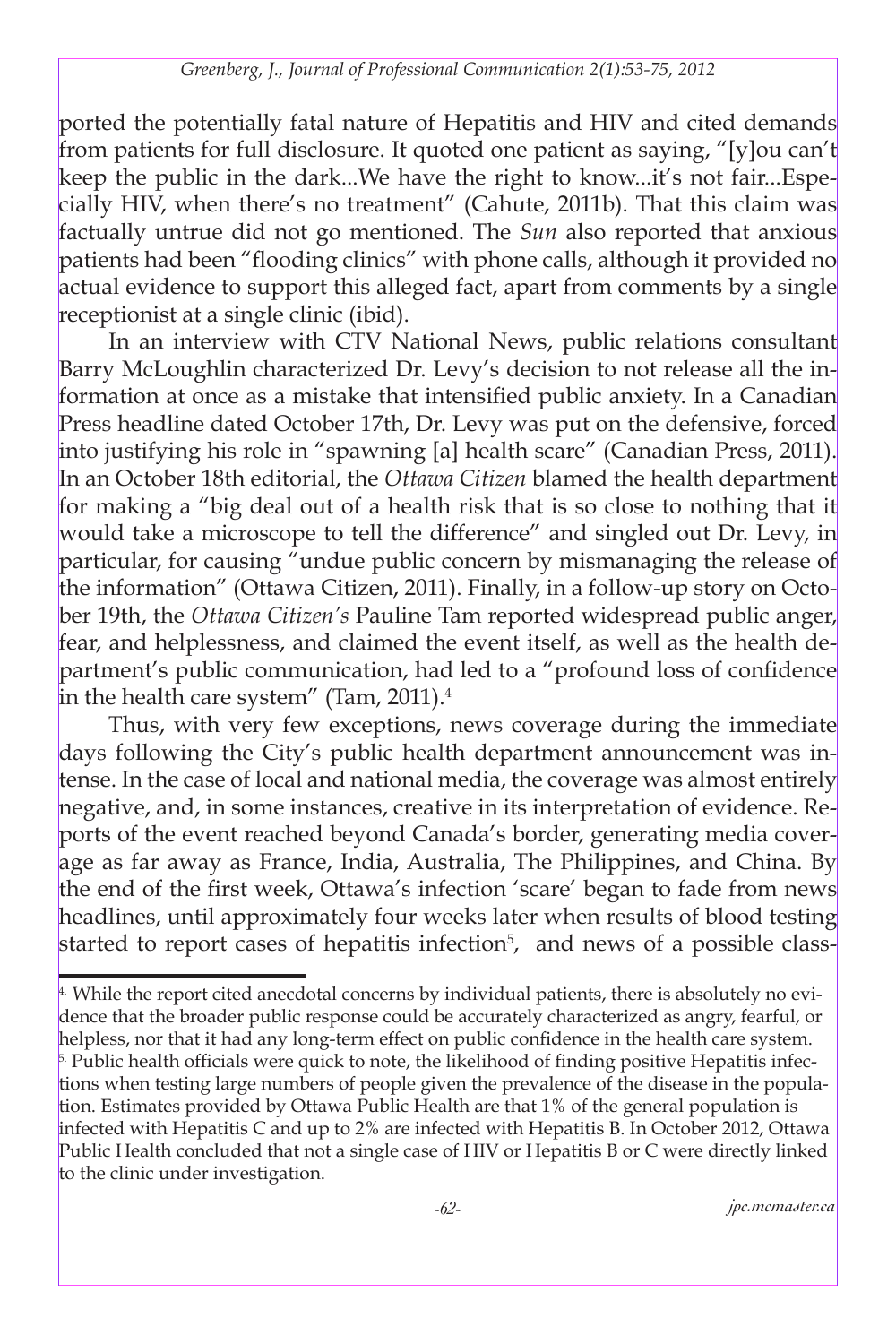action lawsuit against the physician began to surface along with estimates of what the total cost of managing the response might be for taxpayers.<sup>6</sup>

Media criticisms of Ottawa's public health unit and the demands these criticisms represented regarding full and absolute disclosure are consistent with recommendations for responsible and effective risk communication. In times of emergency or crisis, such as during an outbreak of disease or foodborne illness, following an industrial accident, or in the context of a pandemic, the goals of public health communication are to raise awareness about the risks, to enable people to make responsible decisions that will protect their health, and to encourage appropriate public participation and action that will help control and end the outbreak.

In the past, and in some recent cases, authorities have not always promoted what's in the interest of public health, but have acted to advance the interest of a specific industry, organization, or government.<sup>6</sup> These actions stem either from institutional self-interest or from a paternalistic understanding about the nature of public behaviour in times of emergency or uncertainty. As noted above, risk communication hinges on the recognition that citizens deserve to be treated honestly, respectfully and with a view toward enhancing their autonomy. The objective is to reduce uncertainty so that individuals will be capable of making informed decisions that affect their lives. Organizations achieve this objective, in part, by communicating openly about health risk.

#### Risk communication: Narrative, reason and affect

Notwithstanding the normative appeal of full disclosure, the ability of public health authorities to fully and openly report all information needs to be considered against a variety of situational factors, including the scientifically measured level of hazard, the institutional resources required to manage the response that full disclosure will produce, the conflict between patient rights to privacy and the public and media's right to know, and an understanding about how people actually respond to potentially frightening information.

 $6.$  At the time of publication, the class-action lawsuit remains unresolved but still in progress.  $7<sup>7</sup>$ . The case history here is depressingly long. See for example Brodeur's (1985) study of the Manville Corporation's cover-up of the public health consequences of asbestos exposure. The tobacco industry's subterfuge regarding the public health effects of cigarettes is another exemplar. The alleged cover-up of the public health consequences of the Fukushima nuclear disaster from 2011 is a more current example (McNeill, 2012).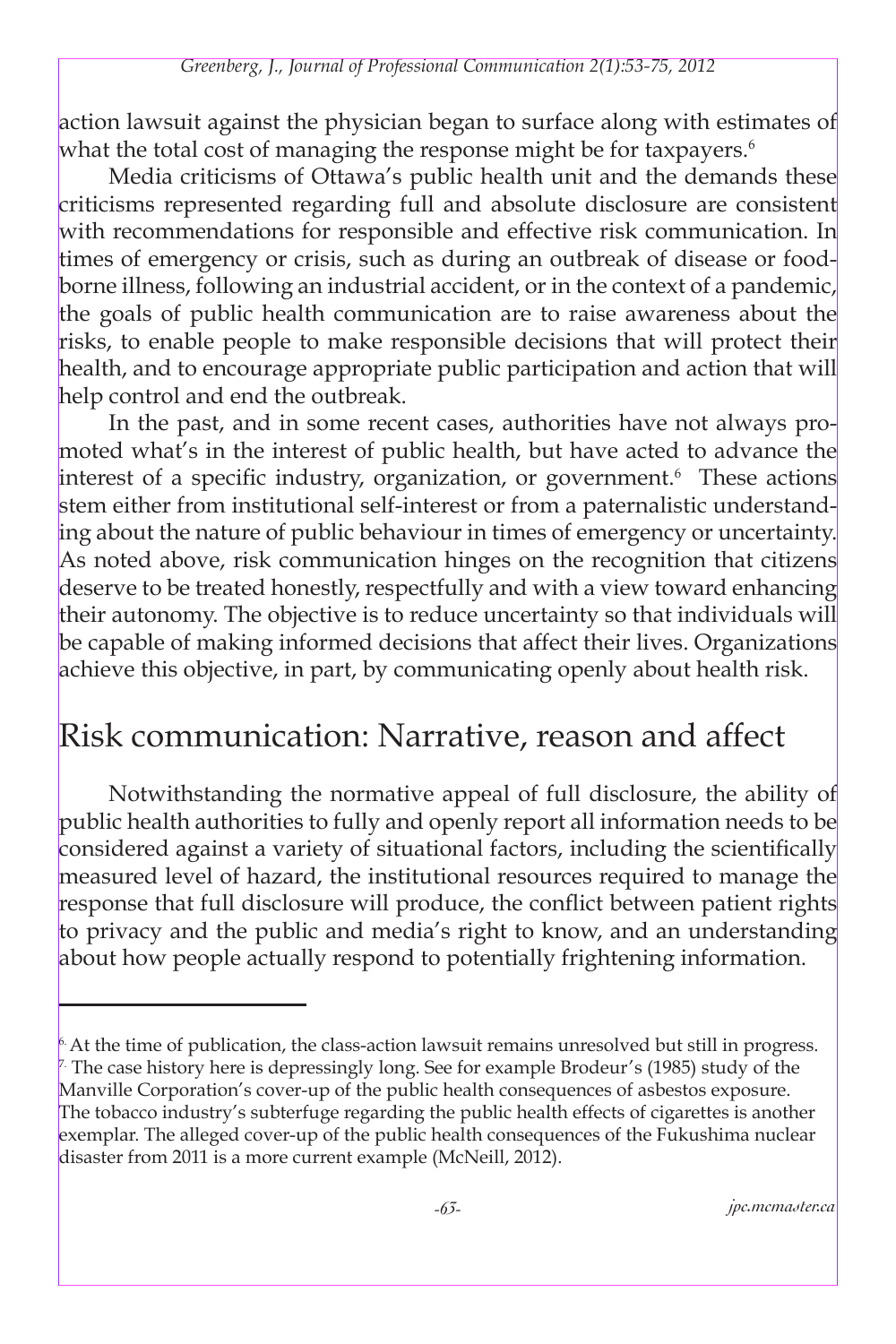To some extent, the media outrage was predictable.<sup>8</sup> Human beings are generally lousy with numbers but are great with stories. Fulford (1999) argues that of all the ways we communicate, stories have established themselves as the most comfortable, versatile, and, he cautions, dangerous. Stories are potentially dangerous, Fulford suggests, because of how deeply they inform the ways we make sense of the world, and this 'sense-making' sometimes overrides more logical, rational and systematic modes of thought.

There is no question that the endoscopy case is a dramatic story. Relative to what journalists and communication scholars call "news value", the case hits several narrative high marks. It was a story about the abuse of power and the fragility of trust. Because it involved a doctor and her patients, it also drew strongly on centuries old myths about a sacred bond captured in the Hippocratic Oath to "do no harm". Thus, in some respect it didn't matter what the mathematical likelihood was of someone getting sick. The story was more gripping than the statistics and it provided grist for the media mill.

The narrative appeal of the case also provides an opportunity to think critically about how people make sense of risk and the implications their 'sense-making' activities have for developing risk communication strategy. Psychologists who focus on risk and decision-making distinguish experiential from analytic systems to understand what motivates people to act in certain ways when they are faced with uncertainty (see for example Slovic et al., 2004). In analytic systems, sometimes called rational systems, people encode reality in abstract symbols, words and numbers, they process information slowly, action is delayed but purposive and is justified by logic and evidence. When faced with risk events, the analytic system indicates that people bring logic, reason and scientific deliberation to bear on the situation and to make a decision about how to respond (Slovic, et al., 2004; see also Kahneman, 2011).

Theories of responsible risk communication draw from the premises of rational, analytic systems of thinking. Nilsen's classic theory of "significant choice" (1974) argues that human dignity lies in the capacity of individuals to exercise free thinking and to make decisions that are not influenced by physical or psychological coercion (see also Ulmer, Sellnow & Seeger, 2007). The notion that information will, in itself, enhance the quality of human decision-

<sup>&</sup>lt;sup>8</sup>. I distinguish media outrage from any kind of public response because while media reports provide insight into an institutional assessment of the health department's action, we know very little about how the public actually responded to this event. Certainly, social media sites, online news forums and reader comments were active and there was a lot of criticism and hostility toward Dr. Levy and Ottawa Public Health. But this is only a highly selective and thus non-representative sample of public opinion.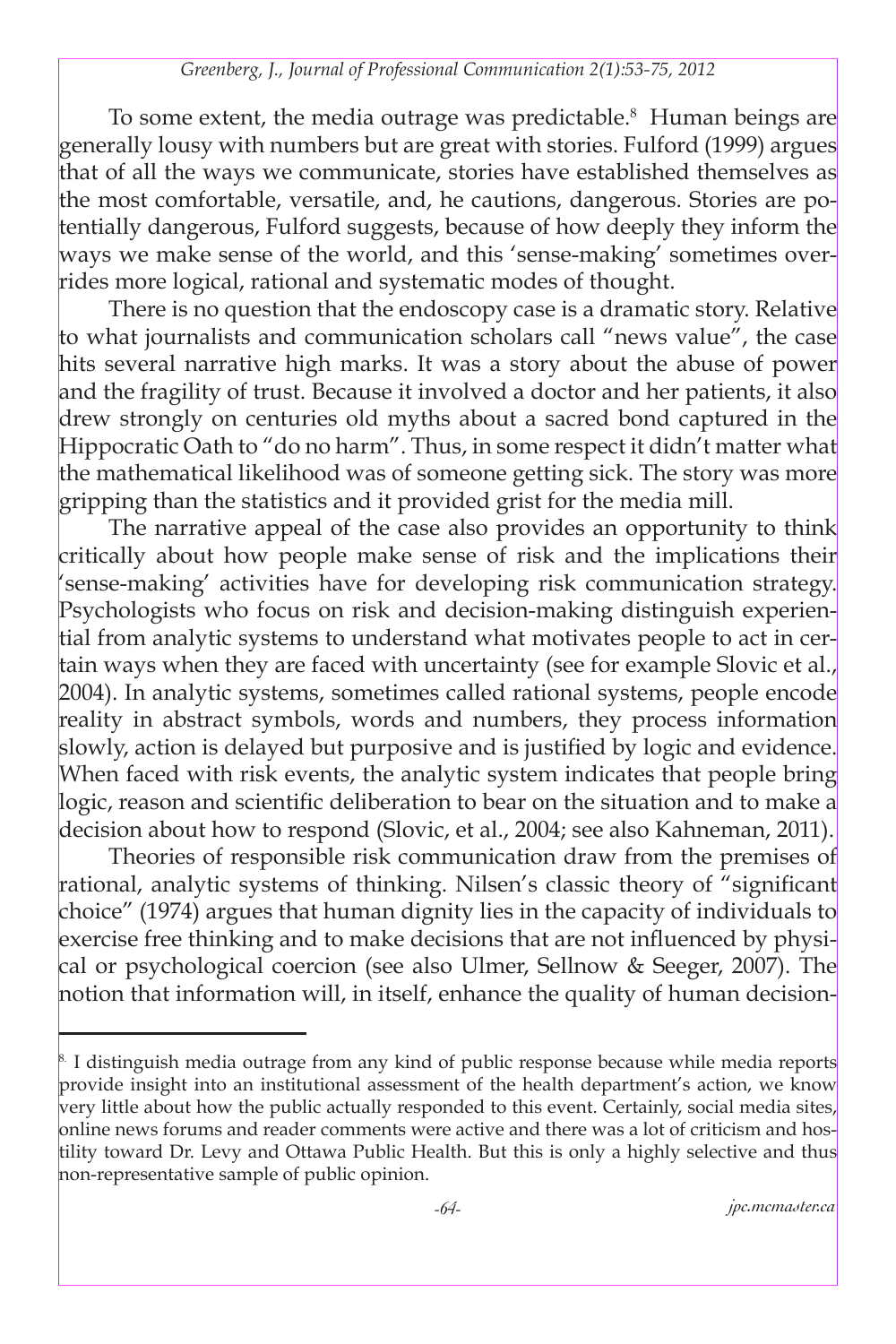making is rooted in the history of democratic philosophy from the ancient Greeks through to contemporary theories of the public sphere (Habermas, 1989) in which the force of the best argument, and not the compulsion of political or economic power, leads to rational public choice and sound policy.

In contrast, experiential systems have an *affective* basis. Behaviour is mediated not by the conscious appraisal of events, but by "vibes" from direct experience, and, crucially, through the experiences that are narrated to us in media storytelling. Decision-making tends to be more rapidly processed and self-evidently valid as people draw quickly on the images and metaphors that have been encoded through cultural experience and exposure. The "risk as feelings" framework (Slovic et al., 2004) describes how people respond instinctively and intuitively to a hazard or perceived threat, such as the risk of contracting a life altering disease like Hepatitis or HIV (regardless of the very remote statistical likelihood). As Kahneman (2011) argues, affect, emotion and intuition are the "secret author" for the vast majority of choices, decisions, and judgments people make.

Rational and experiential systems should not be thought about in either/ or terms for anything other than analytical reasons. Indeed, these modes of thinking are "continually active" and interactive: as Slovic et al. argue, "affect is essential to rational action" (2004, p.4). Rather, the distinction is intended to draw attention to the importance of thinking critically about how we theorize and practice risk communication. Normative, symmetrical theories of risk communication, which are based on rational, analytic systems of decisionmaking, need to be considered cautiously in a context in which human beings act on more than just careful balancing between competing options. Although case study evidence suggests that people respond calmly and with civility in the face of emergencies (Clarke, 2002), it may not be enough to explain to people that the hazards they face are low and that their outrage should be tempered. Indeed, if we think of risk as the calculus between hazard and outrage (Sandman, 1996) then this indicates the importance of recognizing and acknowledging that public perceptions of risk may be inconsistent with the science of risk assessment, and that these perceptions may themselves be grounded in deeply affective experiences (directly or mediated) that are difficult to override. Moreover, because effective risk communication "must account for both hazard and outrage" (Ulmer, Sellnow & Seeger, 2007, p. 163), this necessarily involves granting consideration to the importance of persuasion in shaping how people process and make sense of risk events.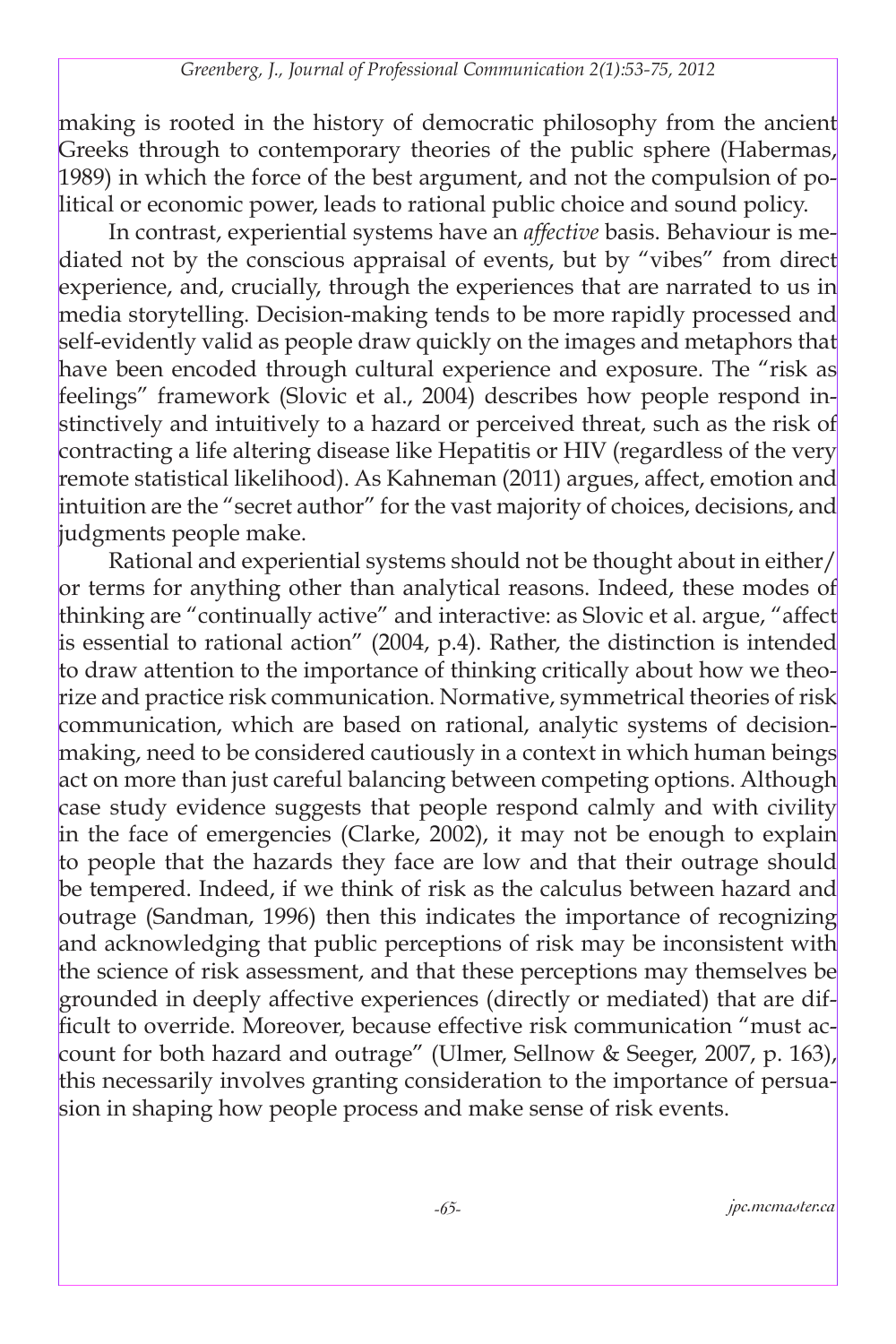#### Ethical risk communication: Unconditional and situational action

Beyond informing our understanding of how media frame and narrate public health events, and how people perceive and act on risk, this case also provides an opportunity to think about broader questions about the ethical underpinnings of risk communication.

The development of normative theories of risk communication, which take as their ethical focus the promotion of free and rational decision-making, emerged from an understanding about the need for clearly stated expectations about how scientists, government officials, corporate leaders, and other authorities should communicate with the public during times of emergency. It also stemmed from past failures and a culture of institutional paternalism. In this context, Valenti and Wilkins (1995) argue that risk communication ought to recognize and promote three fundamental individual rights: the right to knowledge or information; the right to participation; and the right to guarantees of informed consent. Normative models of risk communication signal the importance of ethical action by treating people as more than empty vessels to be filled with official directives; people should be seen as equal and active participants, free to decide what is in their own interests. For Valenti and Wilkins, the overriding moral obligation of risk communication is to develop a context and framework in which rational decision-making can take place. Communication here is as much about leadership as substantive content.

Yet, the ethics of risk communication are in some respects ambiguous. Normative theories of risk communication, which promote two-way, symmetrical communication and full disclosure as the ethically superior course of action, are based on notions of obligation and duty and judge the morality of decision-making according to an unconditional standard or code. Such reasoning corresponds to philosophical principles of universality, deriving from Immanuel Kant's notion of the "categorical imperative." This principle indicates that people ought to apply the same standards to their own actions and behaviours as they would expect from others, including treating human beings in a way that does not limit their capacity to exercise free will. *Because* risk communication is processual, and is thus subject to the contingencies of constantly evolving dynamics, this makes adherence to categorical principles absolutely crucial: regardless of what may be changing in the social world, open and full disclosure, transparency, and the promotion of free will ought to remain constant.

*-66- jpc.mcmaster.ca*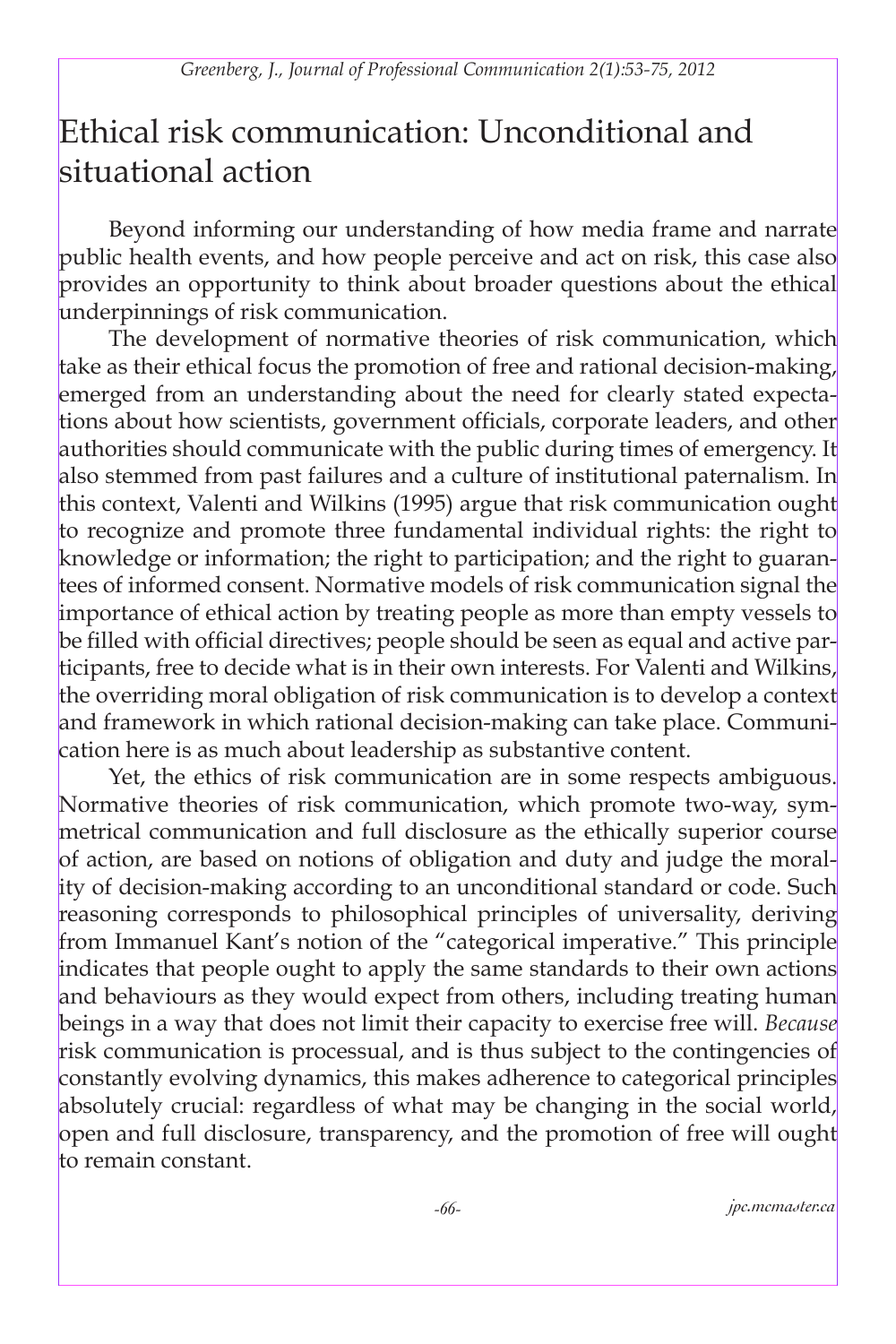However, even in the context of ideal risk communication, the calculus of cost-benefit analysis also comes into play. Even if all stakeholders (patients, physicians, journalists, other levels of government, employers, hospitals and other health care centres) are invited to share their viewpoints and interests, decisions are ultimately made which have to balance competing interests by taking "the greatest good for the greatest number" into account (Ulmer, Sellnow and Seeger, 2007, p.160). To accomplish this, value has to be assigned to different interests and variables: is the resilience of the public health system more valuable or less valuable than the basic right of people to have access to all information when it's available? Does the majority's "right to know" outweigh the privacy rights of a minority? Who gets to be the arbiter that balances these competing rights and obligations? Who decides, in the end, which decision is the best or right one to make?

Stripped of its essentials, utilitarianism is a principle which holds that the only morally right course of action in any situation is the one that produces the greatest balance of benefits over harms. Yet, its basic premises – that ethical action is grounded in conditional principles and that moral action is instrumental, not intrinsic--fits uncomfortably with the notion that risk communication must be based *absolutely* on the free flow of information, regardless of the discomforts this may cause for some institutions or groups. In developing a risk communication strategy that is mindful of ethical action, how much value should be assigned to the scientifically measured level of risk compared to subjectively determined levels of risk perception? Is it desirable or even possible to rank the importance of free and full disclosure for individuals against the readiness of healthcare institutions to absorb demand for testing?

#### Social media and the changing landscape of risk communication

Before the first news conference on October 15th there was a very limited amount of social media activity relating to the case. *Ottawa Sun* reporter Jon Willing tweeted the following: "'Complex' investigation going on at public health," which he linked to his blog post and to which he appended the #OTTCity and #OTTnews hashtags. This post received very little attention, having been shared only 6 times by other Twitter users. Social media activity began to pick up on the morning of October 15, shortly after Ottawa Public Health's media advisory had been sent to local journalists and posted to its

*-67- jpc.mcmaster.ca*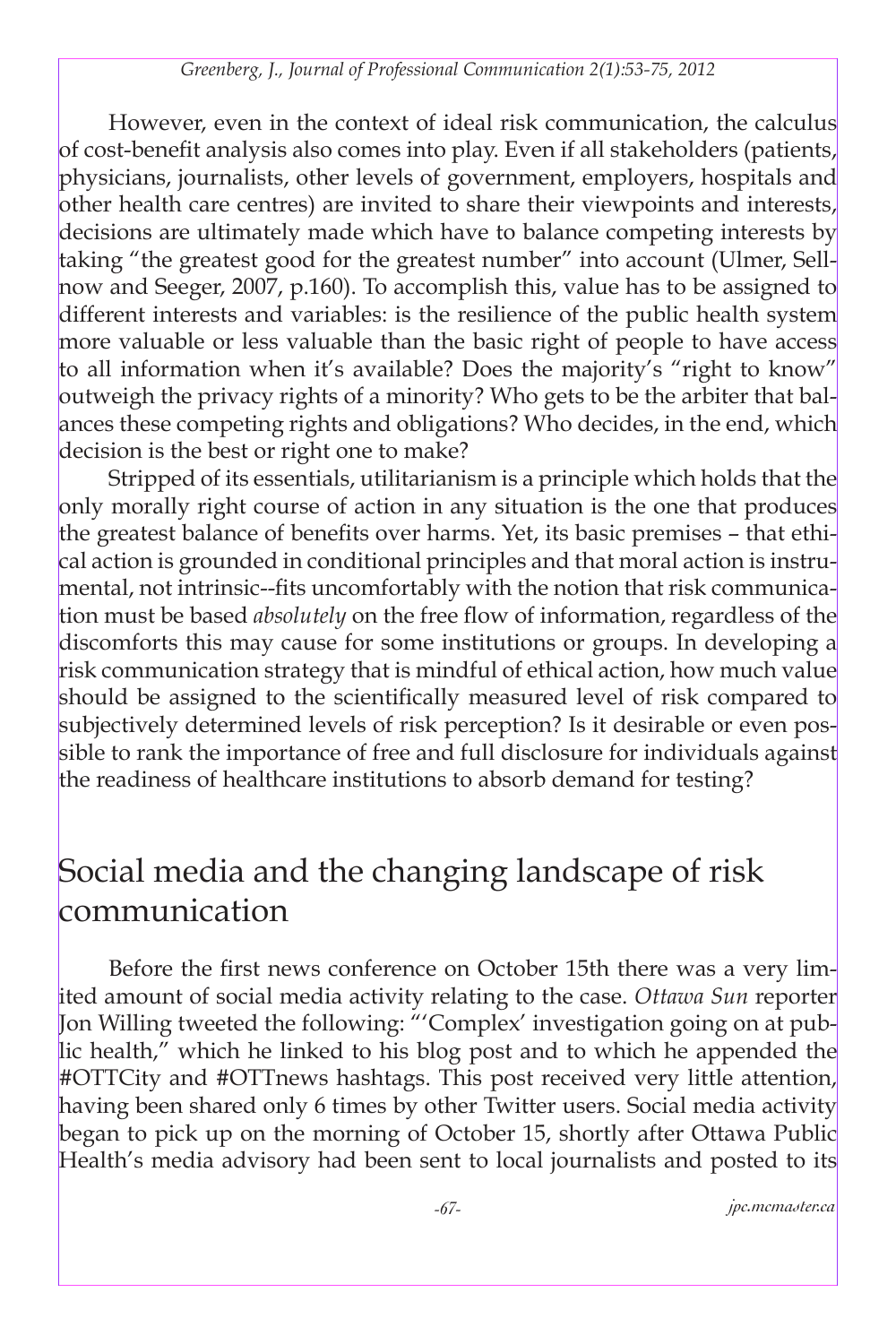website. However, during and following the first media conference, social media activity increased substantially. In the span of only a few days, 174 unique social media accounts posted comments, blogged, tweeted and re-tweeted their opinions, shared news reports, circulated rumours, and passed judgement about what may or may not have happened and who should take the blame.

With no confirmed information about where the breach had occurred or what kind of procedure was involved, the social media discussion during the first 48 hours involved mostly modest speculation about what had taken place and where: unsubstantiated claims were made which attributed the infection lapse to tattoo parlours, dentist offices, and flu clinics, among other locations.

Notably, the physician's identity and the clinic location spread very quickly via Twitter, blogs and other social media channels during and following the second media conference on Tuesday October 17th, which confirmed these details.

In the most current edition of his book *Ongoing Crisis Communication*, W. Timothy Coombs accounts for the increasingly important role of social media for issues and crisis management, as a channel for responding to public questions, and for sharing information. "It is important to realize that social media is dominated by user-created content. This means stakeholders are accustomed to being in control...the primary values of social media are *listening*  to what stakeholders are saying, not in sending them information, and providing *access* to information when stakeholders might need it" (Coombs, 2012, p. 25; emphasis in original). The key insight here is threefold: first, message control, even if desired, is difficult if not impossible to achieve in an increasingly networked media environment; second, while social media increases opportunities for organizations to listen to their stakeholders and solicit input, it also creates new challenges for evaluating the quality of that input to inform decision-making; and third, social media can be useful for environmental scanning (what are people talking about, and what information are they using to make decisions) and the timely release of information. All of this is to say that insofar as public health scares have always been media events, they are also "social media events" that involve not only the authorities and establishment news organizations but also ordinary citizens with social media access.

At the time of the endoscopy scare, Ottawa Public Health was not actively scanning or monitoring social media sites, or using that intelligence to inform decision-making. It was relying on these platforms mostly for message dissemination, to push risk communication content about a variety of other initiatives: smoking cessation, the importance of wearing bicycle helmets,

*-68- jpc.mcmaster.ca*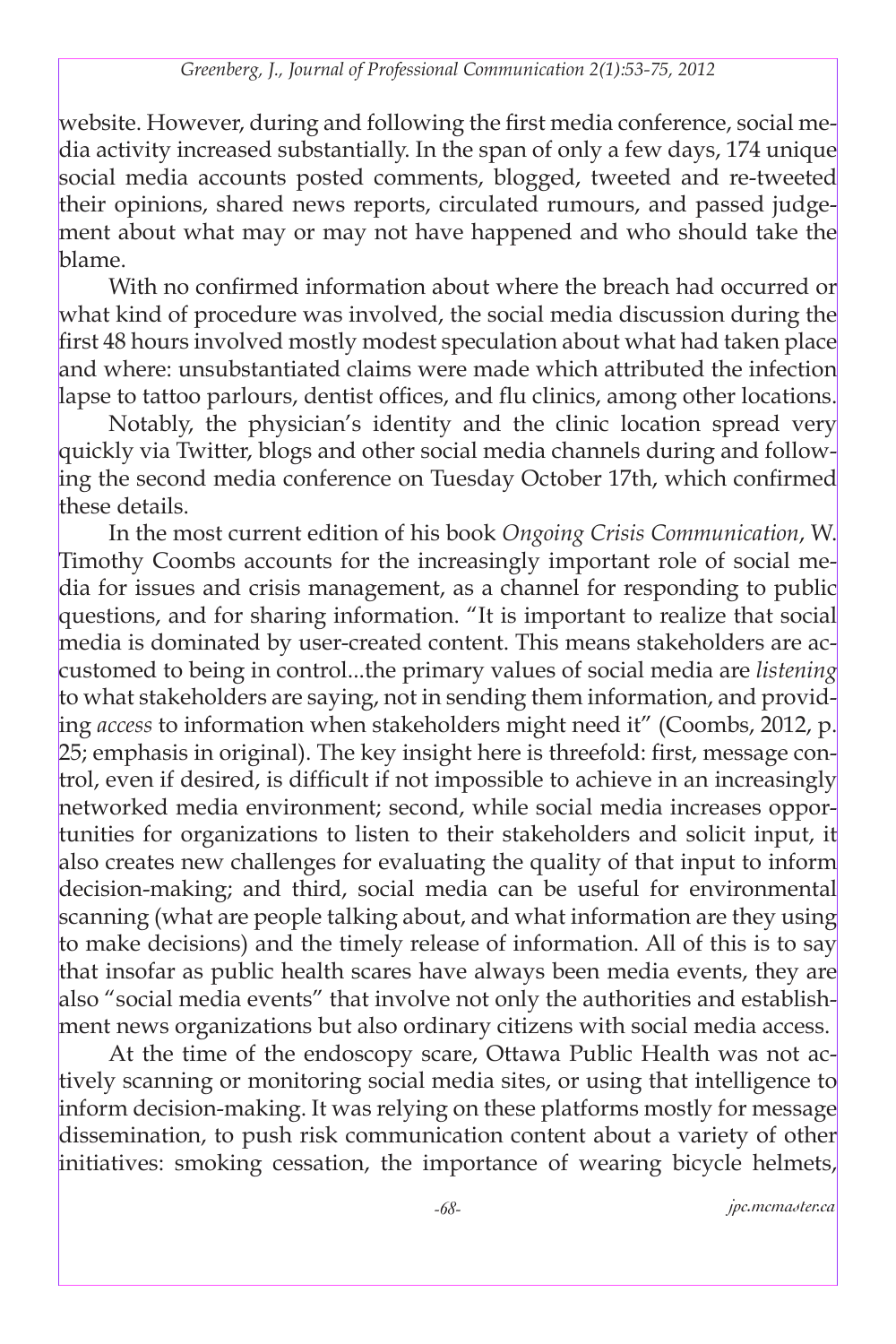sexual health protection, and other public health services. While active during the time of the endoscopy infection scare, the health department's Tumblr account did not contain a single update about what had occurred. Finally, while the public health department's Facebook page and Twitter account posted synced updates, the fact that both platforms were dormant in the 36-48 hours following the initial media conference suggests that social media outreach was a low priority within the health department's risk communication plan at this time.

Given that the period immediately following a public announcement is a critical time when reporters and the public are discussing an event and forming their initial impressions, social media sites present an important space not only for assessing the tone of the public conversation, but for also correcting misinformation when it occurs. Social media have already proven to be highly valuable in crisis and emergency-risk communication, such as during natural disasters (e.g. Lang and Benbunan-Fich, 2010). Internet platforms are more robust than traditional communications infrastructure, such as phone networks, because they are less likely to become overloaded and are more easily monitored. 9 Although data networks do experience surges in traffic during periods of emergency, the content that most people share (links to web pages, tweets, photos) use smaller portions of bandwidth than voice data (Boudreau, 2012). Because of this, during Hurricane Sandy in October 2012, the U.S. Federal Emergency Management Agency (FEMA) advised citizens to use Twitter as a way of remaining connected with family and friends, reporting injuries or accidents and assisting emergency responders in identifying areas most hard hit. Social media platforms encourage participation, openness, conversation, community-building and connectedness (Mazmanian, 2012), thus providing a fruitful avenue for risk communication research and practice. At the same time, they are also a site for rumour, misinformation and active efforts to disrupt emergency response. Social media use for emergency-risk communication must thus be treated with a healthy combination of strategy, skepticism and adequate resourcing.

 $9$  Since this time, Ottawa Public Health has significantly stepped up its social media presence with added resources and a commitment to more active monitoring of the issues environment.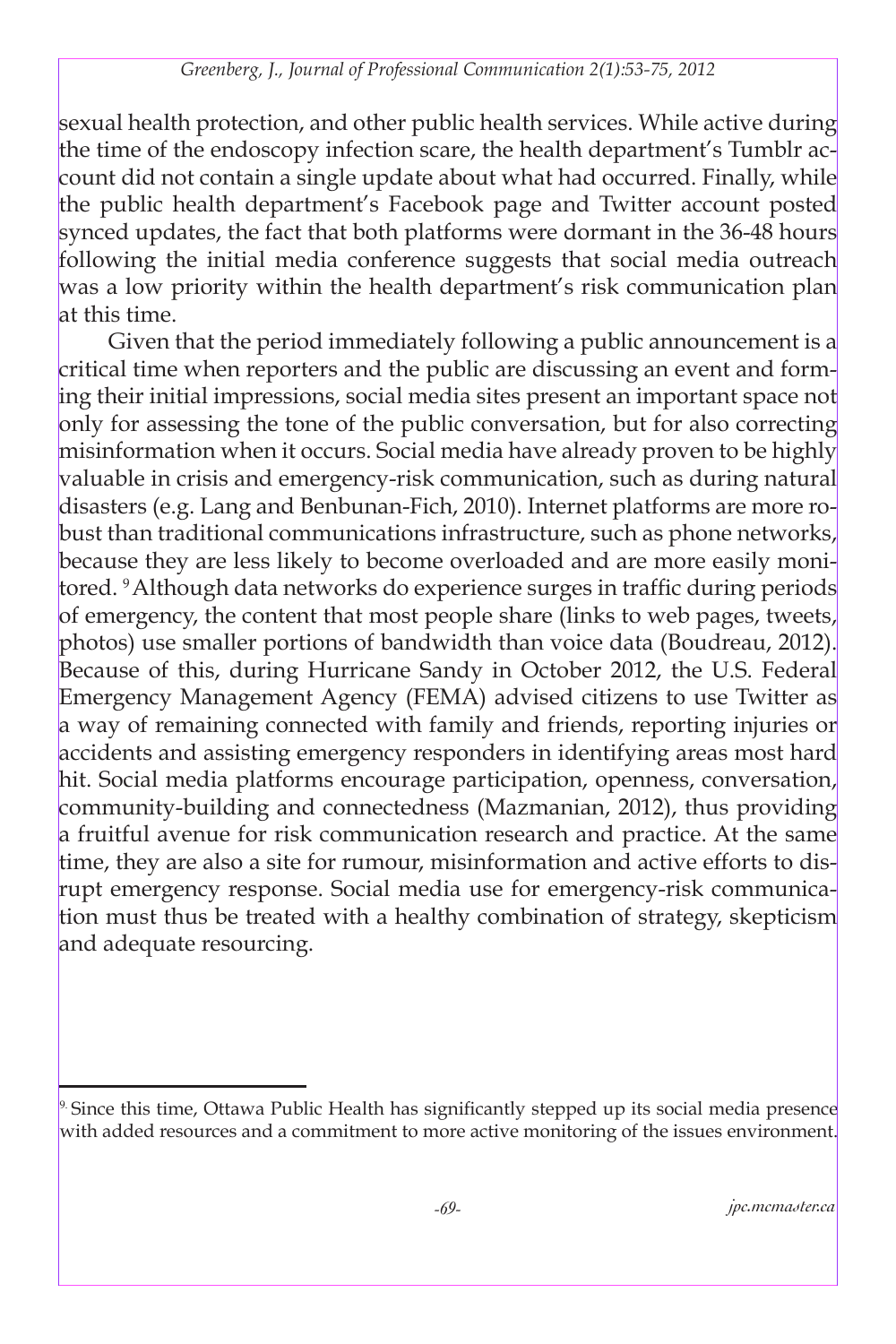#### Conclusion

The Ottawa endoscopy infection 'scare' was a classic low-hazard event. Given the remote probability of harm and the relatively weak state of system readiness, Ottawa Public Health acted cautiously in its first communication with the media and public, providing only a partial disclosure of the information it had about what occurred. Consistent with other low hazard/ high outrage cases, the health department and media differed not only in their treatment of information, but also over their definitions of how to define what is in the public interest. The health department's partial disclosure not only strained its relationship with the media; it also kept the public underinformed and in a state of uncertainty about where a lapse in infection control had occurred, the kinds of procedures that were involved, and the types of patients who were potentially affected.

The question of when to release risk information is an important one that's not to be taken lightly. Public health authorities the world over advise early and accurate risk communication. The U.S. Centers for Disease Control and Prevention, World Health Organization, and the Public Health Agency of Canada, among other leading public health institutions, all argue the importance of being first, being right, and being credible, and to always treat the public with respect by providing as much information as possible in order to ensure people can make decisions about their own health and well-being, and of their families and loved ones.

Yet, while these recommendations are important in guiding decisionmaking about disclosure, such decisions cannot be made by unconditional standards alone. They need to be made in a context that acknowledges not only the science of hazard detection and measurement, but also the organizational resources that are available to handle a public response, the needs and demands of news media, the privacy rights of patients, and the cultural environment in which people make sense of their health and only the science of hazard detection and measurement, but also the organizational resources that are available to handle a public response, the needs and demands of news media, the privacy rights of patients, and the cultural environment in which people make sense of their health and the risks they face. In this case, it's possible that a full disclosure of all available information in its first media conference would have created unnecessary pressure on local physicians, public health clinics and hospital emergency rooms. This isn't to say that it would have induced people to panic and "flood" clinics and emergency rooms with demands for testing—it's to say, rather, that the scenario of a strong response

*-70- jpc.mcmaster.ca*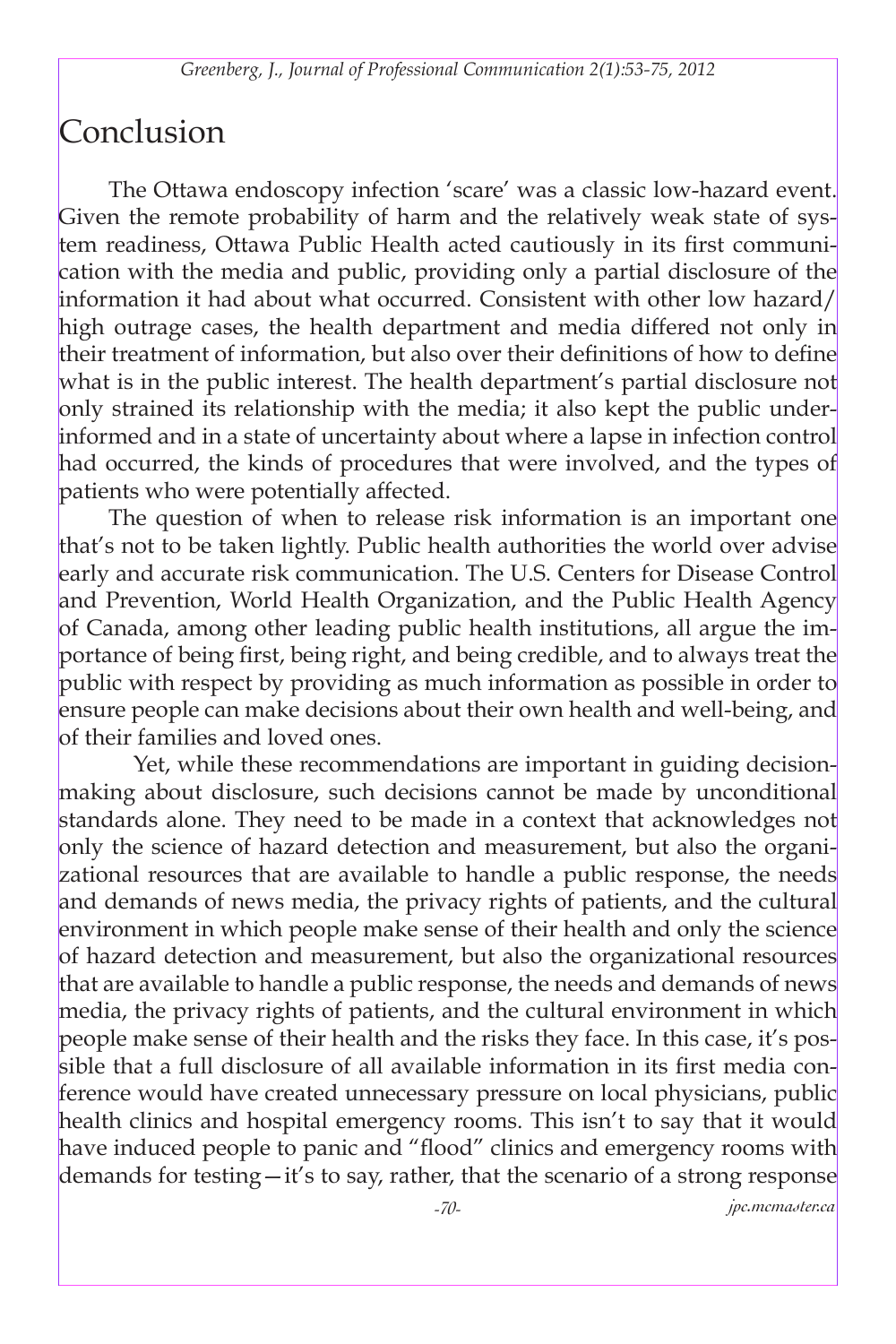was a reasonable possibility. Keeping in mind that risk is about both uncertainty and possibility, the scenario of a stressed healthcare system dealing with a non-critical event surely played out in the health department's decision making. $10$ 

The decision to provide only partial information about what happened was ultimately made based on the health department's interpretation of the scientific evidence relating to infection risk and its belief that there was inadequate system readiness to handle an expected surge in demand for information and testing. That this decision was in some sense forced by a national news organization threatening to go to air with a story containing factually inaccurate, and potentially damaging, information, is significant for assessing the health department's response.

Ottawa Public Health described the risk of infection as a result of exposure to the clinic as "very low". The framing of the health risks in numerical terms alone was intended to portray in the remote likelihood of an infection. Yet, numbers in themselves don't resonate with the affect heuristic of most people. Because risk is experienced in both cognitive and emotional terms, it's important for risk communicators to appeal to more than just logic and  $r$ eason.  $11$ 

Ultimately, events such as the Ottawa endoscopy infection scare can be stressful because of the feelings of uncertainty, anxiety and fear they may produce, not only for the public but for health professionals as well. However, they provide valuable opportunities for risk communication researchers and professionals to reflect on how we talk about, study, and practice the art and science of risk communication.

*-71- jpc.mcmaster.ca*

 $10$  According to Ottawa Public Health's interim report, tabled to the Ottawa Board of Health on January 12, 2012, approximately 4,900 individuals sought information from the health department's hotline. As of 30 December 2011, 4,334 patients were tested for Hepatitis B, of which 369 showed serological evidence of infection at some point in their lifetime, which is lower than what is expected given the infection rate in the general population. Among the 4,353 patients tested for Hepatitis C, 39 cases showed evidence of infection, a finding consistent with the prevalence of the disease in the general population. Finally, of the 4,348 patients who sought testing for HIV, no cases tested positive, a number that is lower than expected based on general population data.

 $\mathbb{I}^1$ . As recent research in health communication suggests, people process risk information more readily when both verbal qualifiers and visual formats are used (Neuner-Jehle et al., 2011). In practice, this means that beyond telling people whether they should or shouldn't be scared, and using statistics to model the level of risk, risk communicators might also fruitfully draw on visual formats (colour schemes, graphs, etc.) to show precisely how low the risk of infection level would be. Much insight can be gleaned from using multi-sensory communication to amplify or dampen risk perception (see for example Graffigna and Gambetti, 2011).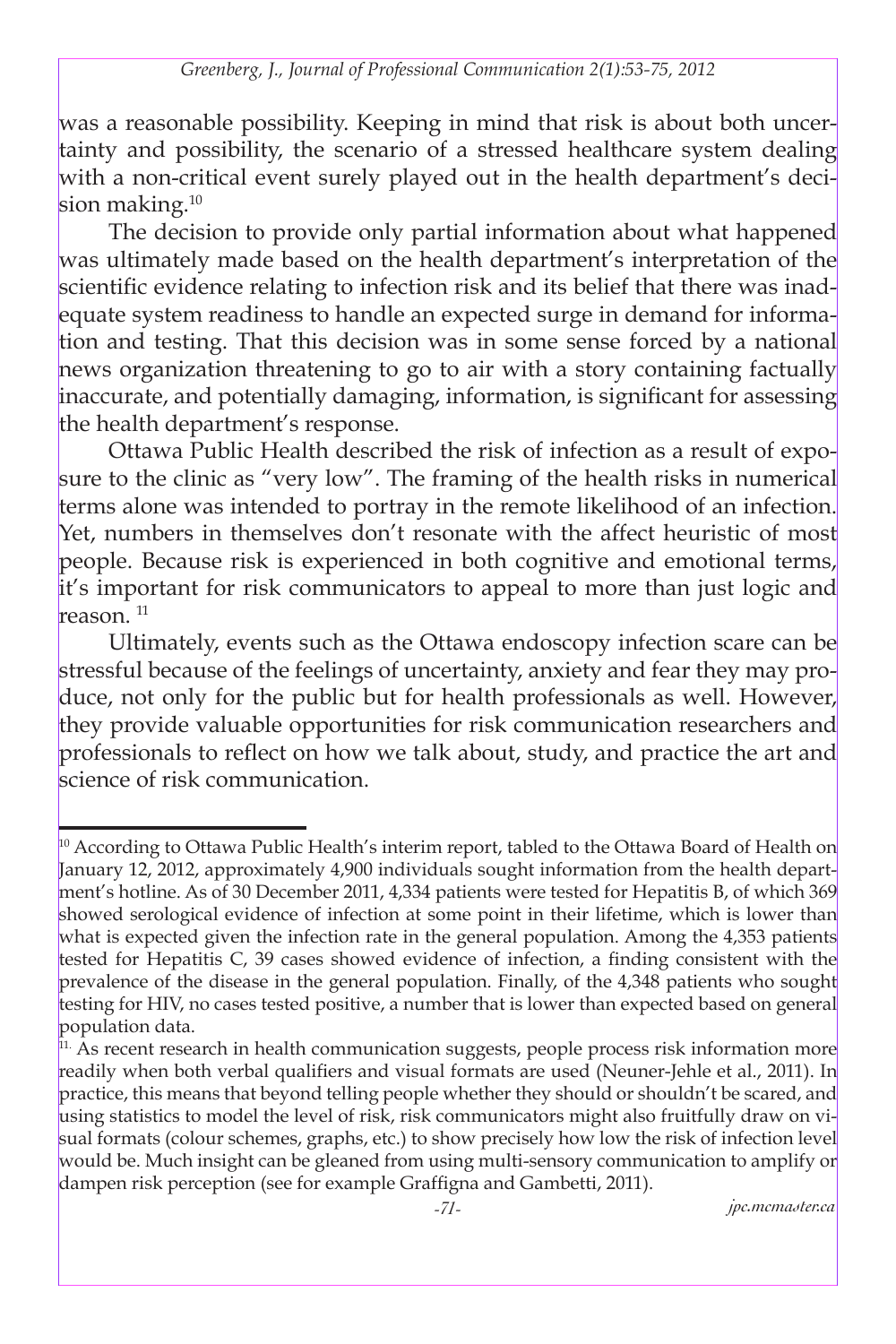## Acknowledegments

*Several individuals provided valuable comments on earlier versions of this paper. Thanks to Terry Flynn, Heather Pullen, Jeff Vallentin, Charlene Elliott, Chris Russill and John Rainford for helping me strengthen my arguments and prose. I also wish to thank Dr. Isra Levy and Dr. Vera Etches at Ottawa Public Health for responding to my questions. Finally, the author wishes to thank Judy Gombita and PRConversations.com, which hosted a real-time assessment of the case that served as the 'first draft' of this paper, and the anonymous reviewers appointed by the journal for their helpful suggestions and recommendations.*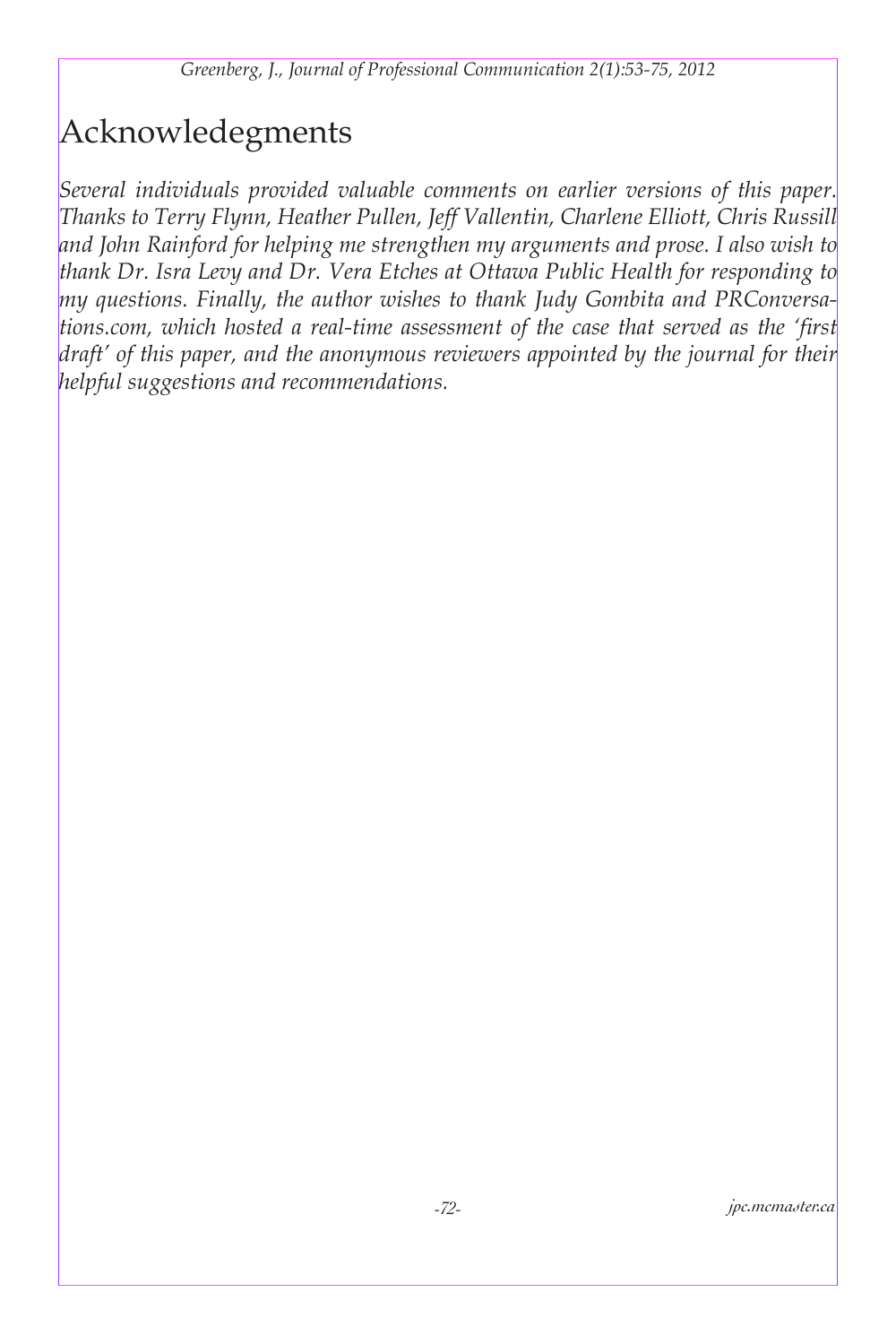*Greenberg, J., Journal of Professional Communication 2(1):53-75, 2012*

### References

Beck, U. (1995) *Ecological politics in an age of risk*. Cambridge: Polity Press.

- Boudreau, J. (2012) When disaster struck Japan, Google and Twitter became tech first responders. [Web log post] Retrieved from http://www.siliconvalley.com/ opinion/ci\_21870944/when-disaster-struck-japan-google-and-twitter-be came
- Brodeur, P. (1985) *Outrageous misconduct: The asbestos industry on trial.* New York: Pantheon.
- Burgess, D.C., Burgess, M.A. and Leask, J. (2006) The MMR vaccination and autism controversy in United Kingdom, 1998-2005: Inevitable community outrage or a failure of communication? *Vaccine*, 24: 3921-3928.

Cahute, L. (2011, October 16) Dirty lab scare. *Ottawa Sun*, pp.6.

- Cahute, L. (2011, October 16) Clinic flooded with calls over infection fears. *Ottawa Sun*, Retrieved from http://www.ottawasun.com
- Canadian Press (2011) Medical officer of health makes no apologies for spawning health scare. *iPolitics.ca.* Retrieved from http://www.ipolittics.ca/2011/10/1 7/medical-officer-of-health-makes-no-apologies-for-spawning-health-scare/
- Clarke, L. (2002) Panic: Myth or reality? *Contexts,* 1(3): 21-26.
- Coombs, W.T. (2012) *Ongoing crisis communication: Planning, managing, and responding, (3rd Ed.*) Thousand Oaks: Sage.
- Fulford, R. (1999) *The triumph of narrative: Storytelling in the age of mass culture.* Toronto: Anansi.
- Graffina, G. and Gambetti, R.C. (2011) Using ambient communication to reduce drinkdriving: Public health and shocking spaces. *Health, Risk & Society*, 13(7/8): 669-90.
- Greenberg, J. and Fox, W. (2009, November 12) H1N1: Media and message. *The Globe & Mail*, Retrieved from http://www.theglobeandmail.com
- Habermas, J. (1989) *The structural transformation of the public sphere: An inquiry into a* Category of Bourgeois Society. (T. Burger, trans.) Cambridge: MIT Press.

*-73- jpc.mcmaster.ca*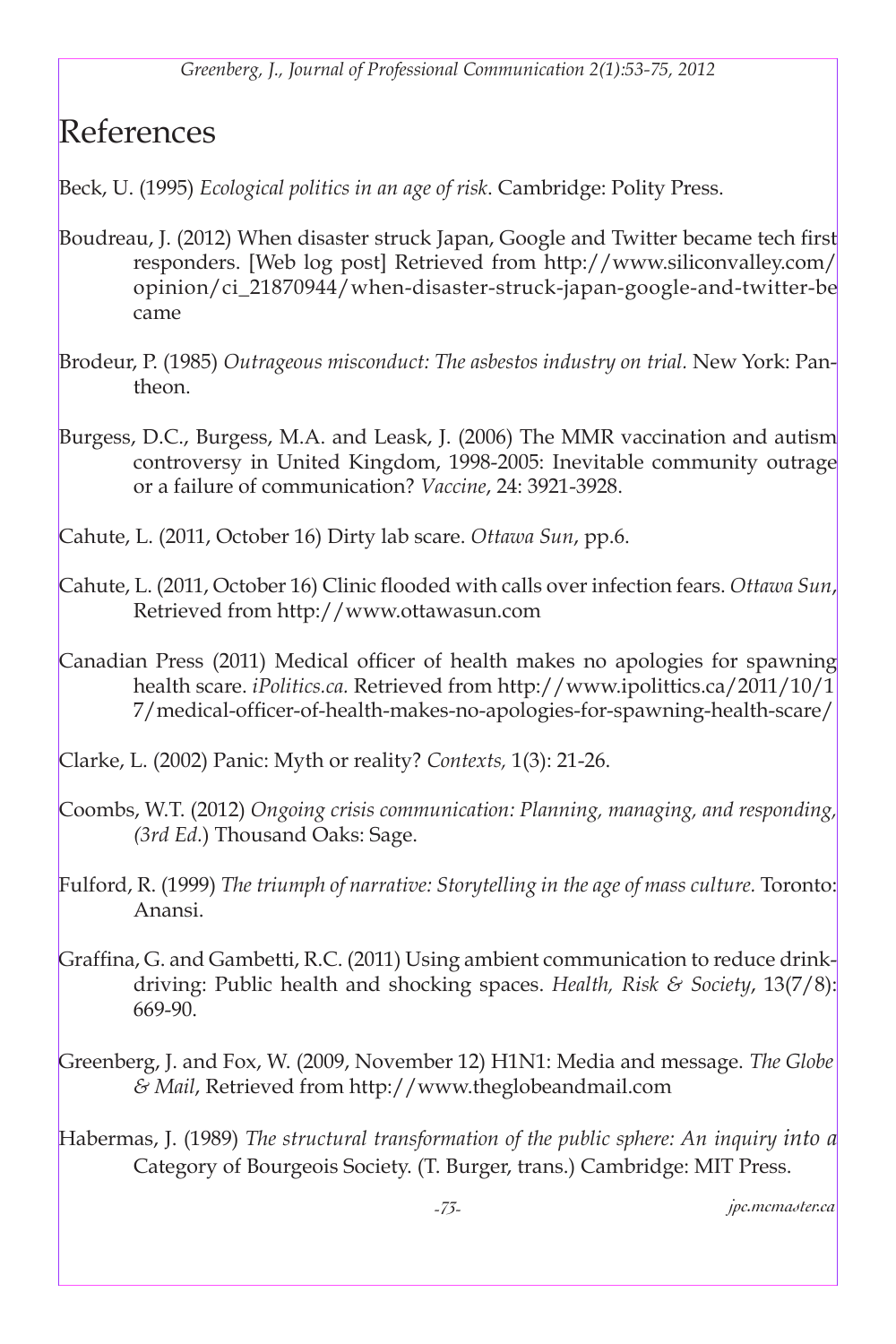*Greenberg, J., Journal of Professional Communication 2(1):53-75, 2012*

*category of bourgeois society.* (T. Burger, trans.) Cambridge: MIT Press.

Hart, Kylo-Patrick R. (2000) *The AIDS Movie: Representing a pandemic in film and television.* The Haworth Press: Binghamton.

Kahneman, D. (2011) *Thinking, fast and slow.* New York: Farrar, Straus and Giroux.

- Kasperson, R.E., Renn, O., Slovic, P., Brown, H.S., Emel, J., Goble, R., Kasperson, J.X., Ratick, S. (1988) The social amplification of risk: A conceptual framework. *Risk Analysis,* 8(2): 177-87.
- Lang, G. and Benbunan-Fich, R. (2010) The use of social media in disaster situations: Framework and cases. *Journal of Information Systems for Crisis Response Management,* 2(1): 11-23.
- Mazmanian, A. (2012, June 3) Of hurricanes and hashtags: disaster relief in the socialmedia age. *National Journal.* Retrieved from http://www.nationaljournal.com
- McNeill, D. (2012, January 27) Report urging mass evacuation of Tokyo residents kept secret. *Irish Times*. Retrieved from http://irishtimes.com
- Neuner-Jehle, S., Senn, O., Wegwarth, O., Rosemann, T., and Steurer, J. (2011) How do family physicians communicate about cardiovascular risk? Frequencies and determinants of different communication formats. *BMC Family Practice*, 12:15. Retrieved from http://www.biomedcentral.com/content/pdf/1471-2296-12 -15.pdf
- Nilsen, T.R. (1974) *Ethics of Speech Communication, 2nd Ed.* Indianapolis: Bobbs-Merrill.
- Ostherr, K. (2005) *Cinematic prophylaxis: Globalization and contagion in the discourse of world health*. Duke University Press.

Ottawa Citizen (2011, October 18) Editorial: *A needless panic.* pp. A10.

- Perko, T. (2011) Importance of risk communication during and after a nuclear accident. *Integrated Environmental Assessment and Management*, 7(3): 388-392.
- Reevely, D. (2011, October 17) Ottawa Public Health's about face. *Ottawa Citizen.* Retrieved from http://blogs.ottawacitizen.com/2011/10/17/ottawa-public-he alths-about-face/
- Sandman, P. (2006, March 21) The outrage industries: the role of journalists and activists in risk controversies [Web log post]. Retrieved from http://www.psand-

*-74- jpc.mcmaster.ca*